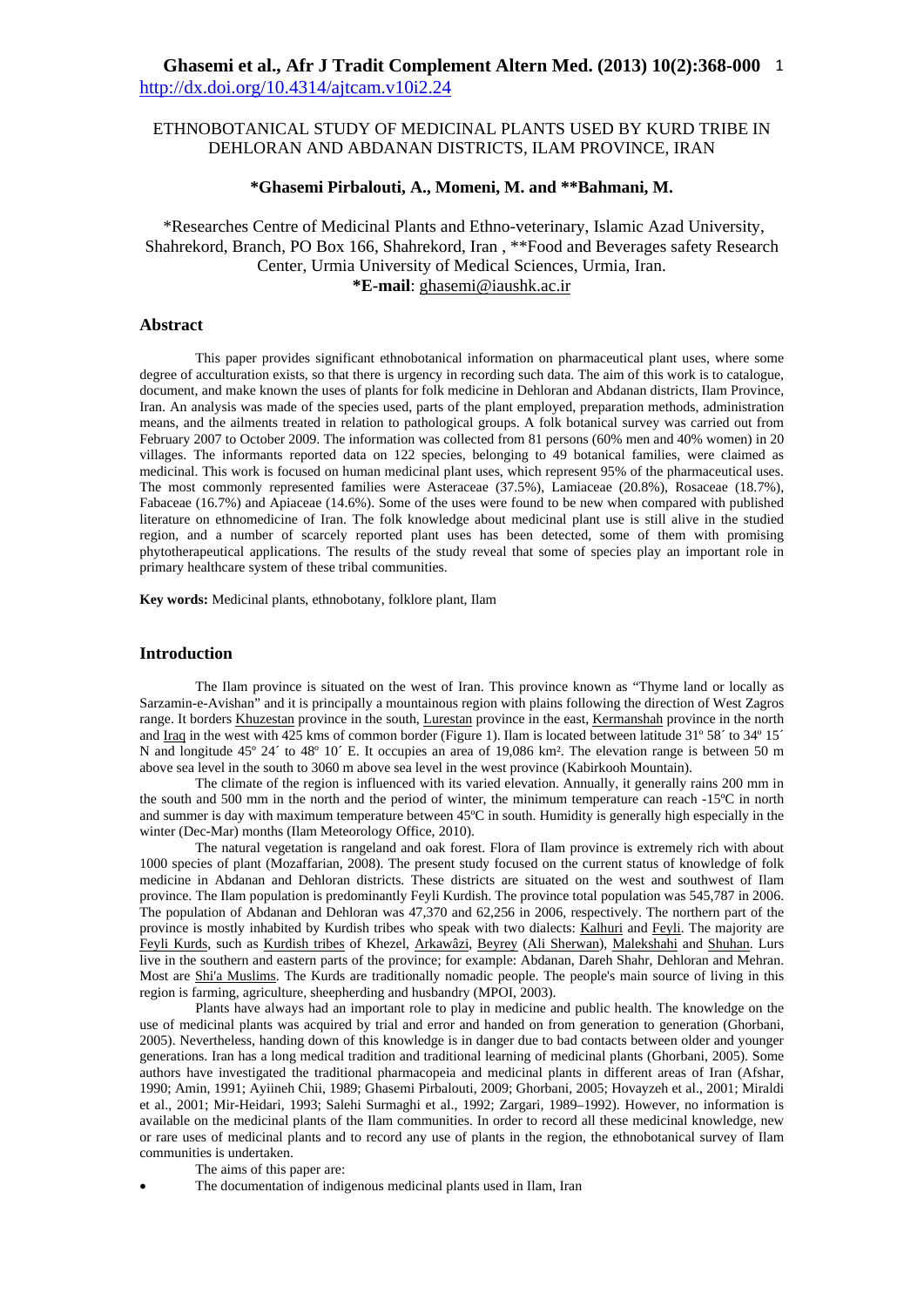# **Ghasemi et al., Afr J Tradit Complement Altern Med. (2013) 10(2):368-000** 2

http://dx.doi.org/10.4314/ajtcam.v10i2.24

- The assessment of uses of the native species
- The description of the most common preparations made from herbal drugs used in Ilam ethnomedicine.

## **Materials and Methods Plant material**

This study investigated plant material used for medicinal purposes within communities located in the Dehloran and Abdanan district, Ilam province, and involved 122 plant species. The plant specimens were collected either in the flowering or the fruiting condition, preferably both. A specimen of each species with a size of about 30 cm was collected. Each specimen was numbered as and when it was collected and the detailed notes were entered in the field note book. All the collected specimens were properly processed. Provisional identifications of specimens were made with the help of "Flora of Iran" (Ghahreman, 1987-1989), "Flora of Ilam" (Mozaffarian, 2008), "Encyclopedia of Iranian Plants" (Mozaffarian, 1996), Flora Iranica" (Rechinger, 1963-1998), etc. Later identifications were confirmed with the help of the authentic specimens deposited at the Herbarium of Researches Centre of Agriculture and Natural Resources of Ilam, Iran.

#### **Experimental**

An ethnobotanical survey of Abdanan and Dehloran districts, Ilam province, was conducted during February 2007 to October, 2009. The data of native medicinal plants were collected from 81 individuals comprised of herbal practitioners, young and elders (60% men and 40% women) in 20 villages, mostly of the southern and western parts of the area. The informants were between the age of 22 to 65 years. The information was collected through questionnaire, interviews and discussions among the tribal practitioners in their local language (Kurdish). A semi-structured questionnaire was used to extract information on types of ailments treated by the use of medicinal plants and plant parts used in treating the respective ailments (Appendix 1).

#### **Data analyses**

The data collected during the fieldwork have been entered and analyzed in a database generated with Microsoft Excel 2007 (Microsoft Corporation) software**.** The results have been structured in a plant catalogue that considers the following items: plants mentioned (including scientific, English, Persian and local names); botanical families which these plants belong to; medicinal, edible and non edible uses separated by the part of the plant employed, and also other utilizations that can have ethnobotanical interest. Pharmaceutical methods of preparing the remedies are also part of the catalogue, as well as if the plant referred can be part of a mixture. Comparisons between the plants claimed as useful by our informants and those previously reported have been carried out consulting other previous works on ethnobotany, economic botany, medicinal plants and phytotherapy. It has been considered as very scarcely reported those not found in these papers, or appearing only in a maximum of three of them. This method has allowed us to determine the degree of originality and novelty of the uses claimed by the informants.

# **Results**

#### **Medicinal plants reported**

The present study revealed that a total of 122 plants belonging to 106 genera and 49 families have been documented for their therapeutic use against different diseases (Table 1 and Figure 1). Most of the medicinal plants are collected from wild (~93%) and only nine species (7%) are cultivated in an area, either in gardens or fields (*Trifolium repens*, *Sesamum indicum*, *Nicotiana tabacum*, *Salix alba*, *Rosa damascena*, *Pimpinella anisum*, *Medicago sativa*, *Cannabis sativa* and *Crocus sativus*). Among them 84 were herbs (68%), 21 were shrubs (17%) and 18 were trees (15%) (Figure 2). The most commonly represented families were Asteraceae (37.5%), Lamiaceae (22.92%), Rosaceae (18.75%), Fabaceae (16.67%) and Apiaceae (14.58%), Brassicaceae (10.42%) and Chenopodiaceae (8.33%) (Figure 1). The most abundant genus was *Centaurea*, three species; *Allium*, *Amygdalus*, *Artemisia, Astragalus, Cerasus, Crocus, Ferula, Pisachia, Rosa, Scrophularia, Salvia, Xanthium* and *Ziziphus* had two species (Table 1).

#### **Plant parts used, preparation and administration**

Leaves (30%) are the most widely used plant parts even solely or mixed with other parts, followed by flowers (22%), fruits (13%) and stem (10%) in some cases the whole plant (Figure 3).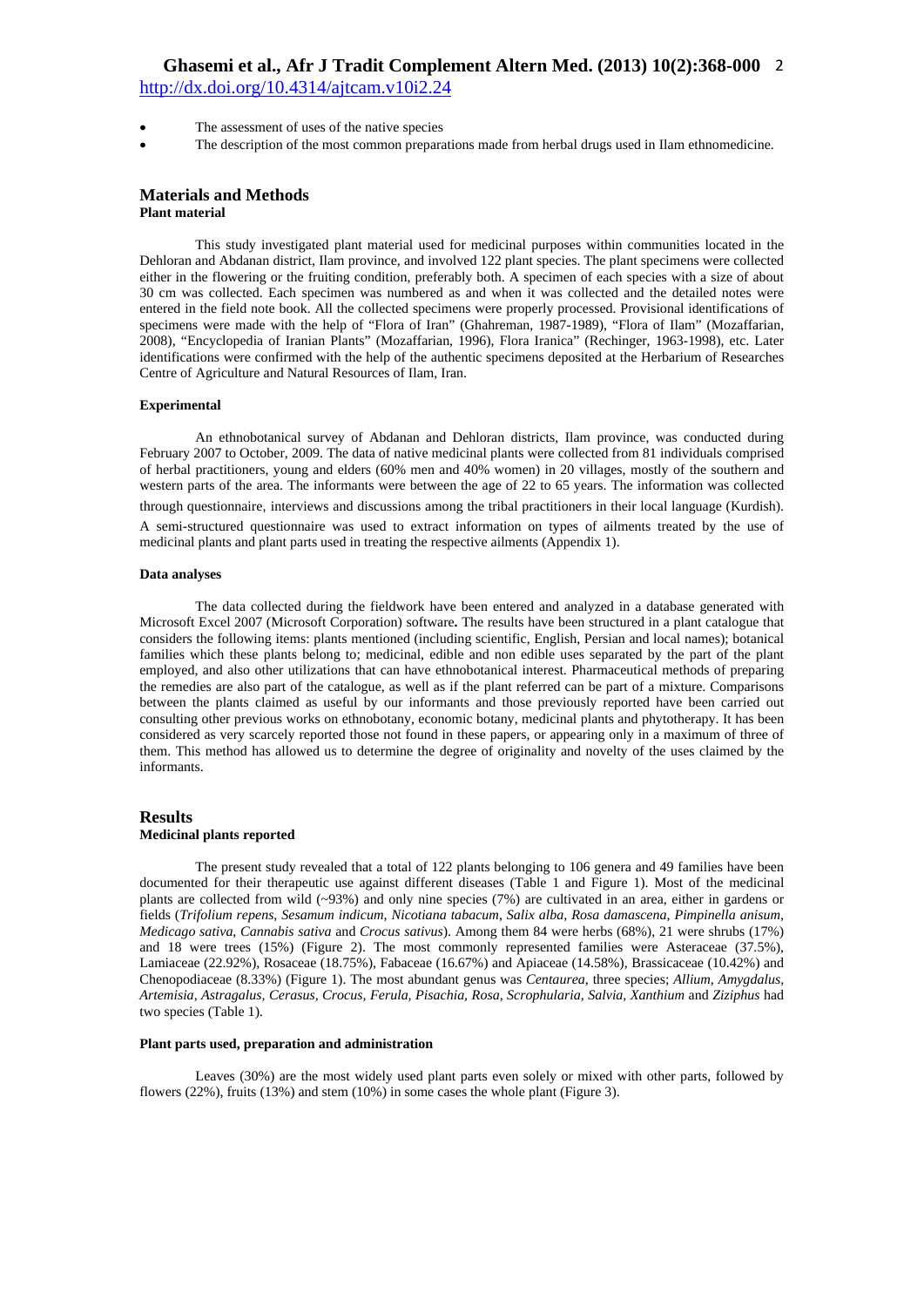| <b>Row</b>      | <b>Scientific Name</b>                                  | <b>Family name</b>       | <b>Elam Kurdish</b><br>name     | Persian name                         | <b>English name</b>                                       | Habit | Life cycle | Parts used      | Way of<br>application | <b>Uses/Ailments treated</b>                                                                                       |
|-----------------|---------------------------------------------------------|--------------------------|---------------------------------|--------------------------------------|-----------------------------------------------------------|-------|------------|-----------------|-----------------------|--------------------------------------------------------------------------------------------------------------------|
| $\mathbf{1}$    | Achillea biebersteinii<br>Afan.                         | Asteraceae               | Boomaro, Beren<br>daz, Gol Zard | Boomadaran-e-<br>Zard                | Yarrow                                                    | H     | Perennial  | Flowers, Leaves | External/<br>Internal | Indigestion, rheumatism, sedative<br>(toothache), anti-septic and<br>hemagglutinate                                |
| 2               | Adianthum capillus-veneris<br>L.                        | Polypodiaceae            | Kamar Avizeh.<br>Bareh za       | Parsiavoushan                        | Southern<br>maidenhair.<br>Venus's hair                   | H     | Perennial  | Flowers, Leaves | Internal              | Anti-septic, kidney pain, anti-<br>calculus, analgesia and hair color                                              |
| 3               | Adonis dentate Delile.                                  | Ranunculaceae            | Gol Zarde                       | Cheshme<br>Khorous, Gol<br>Khorousak | Adonis, bird's<br>eye                                     | H     | Annual     | Flower          | Internal              | digestive discords and indigestion,<br>Joundice                                                                    |
| $\overline{4}$  | Alhagi persarum Boiss. &<br>Buhse.                      | Fabaceae                 | Agoul, Aghol                    | Kharshootor,<br>Toranjabin           | Camel's thorn                                             | H     | Perennial  | Stems, Leaves   | Internal              | Anti-calculus, anti-septic, kidney<br>problems, urine tube infection and<br>laxative (for baby)                    |
| 5               | Allium akaka Gmelin.                                    | Aliaceae or<br>Liliaceae | Aneshk, Anesh,<br>Valk          | Valk                                 | Ramsons<br>broad, bear's<br>garlic                        | H     | Perennial  | Leaves, Bulbs   | Internal              | Appetizer, anti-septic, anti-calculus,<br>anti-parasite and good digestive<br>system                               |
| 6               | Allium ampeloprasum L.<br>subsp. iranicum Wendelbo      | Aliaceae or<br>Liliaceae | Tareg                           | Tareh Koohi,<br>Piaz Kalagh          | Perennial<br>sweet leek,<br>great round-<br>headed garlic | H     | Perennial  | Leaves, Bulbs   | Internal              | Anti-septic, kidney infection, urine<br>infection, anti-calculus, gastric pain,<br>intestinal problem and culinary |
| $7\phantom{.0}$ | Alcea angulata (Freyn &<br>Sint) Freyn & Sint. Ex Iljin | Malvaceae                | Gole hirou                      | Khatmi                               | Mallow                                                    | H     | Perennial  | Roots           | External/<br>Internal | Burn, cut wound and<br>emollient                                                                                   |
| 8               | Alyssum minus (L.) Rothm.                               | <b>Brassicaceae</b>      | Ghedameh                        | Ghodomeh                             | Alyssum                                                   | H     | Annual     | Fruits          | Internal              | Emollient, cough, sore throat and eyes<br>discords                                                                 |
| 9               | Amygdalus arabica Olivier.                              | Rosaceae                 | Bayem, Vayem                    | Badam-e-<br>Koohi                    | Almond                                                    | T     | Perennial  | Fruits          | Internal/<br>External | Child ear pain, body pain (for animal)<br>and analgesic, bronchitis, anti-<br>calculus and digestive discords      |
| 10              | Amygdalus lycioides Spach.                              | Rosaceae                 | Taneges                         | Tangras                              | Almond                                                    | T     | Perennial  | Fruits          | External              | Good hair condition                                                                                                |
| 11              | Rhamnus pallasii Fisch. &<br>C. A. Mey                  | Rhamnaceae               | Arjan                           | Siah tangress                        | Buckthorn                                                 | S     | Perennial  | Fruits          | Internal              | Cold, emollient, cough<br>and sore throat                                                                          |
| 12              | Anthemis altissima L.                                   | Asteraceae               | Babineh                         | Babooneh                             | Chamomile                                                 | H     | Annual     | Flower          | External/<br>Internal | Indigestion and skin whiting                                                                                       |
| 13              | Aristolochia olivieri<br>Collegno in Boiss.             | Aristolochiaceae         | Zaravand                        | Chopoghak                            | Dutchman's-<br>pipe                                       | H     | Perennial  | Leaves, Stem    | External              | Dermal discords and wound                                                                                          |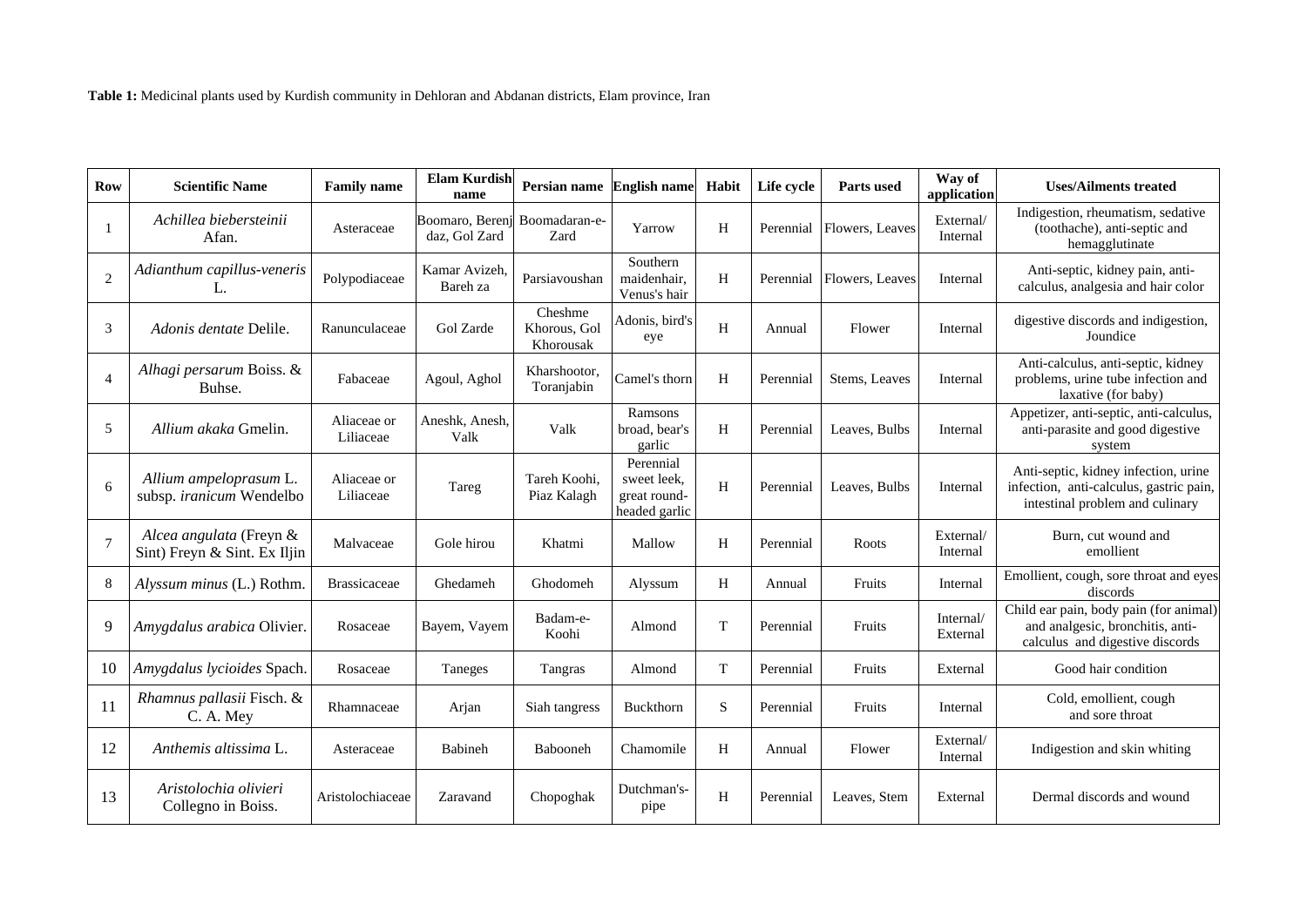| 14 | Calendula persica C. A.<br>Mey.         | Asteraceae          | Golzardeh                                   | Hamisheh<br>Bahar-e-Irani          | Iranian<br>marigold   | H           | Annual              | Flower                                   | External              | Dermal discords, wound<br>and eczema                                                                   |
|----|-----------------------------------------|---------------------|---------------------------------------------|------------------------------------|-----------------------|-------------|---------------------|------------------------------------------|-----------------------|--------------------------------------------------------------------------------------------------------|
| 15 | Artemisia sieberi Besser.               | Asteraceae          | Bookhoshkeleh                               | Dermaneh-e-<br>Zagrosi             | Wormwood              | H           | Annual              | Stems, Leaves                            | Internal              | Anti-parasite, anti-diarrheal<br>and stomachic                                                         |
| 16 | Artemisia scoparia Waldst.<br>& Kit.    | Asteraceae          | Salmaneh                                    | Jaroy-e-<br>Mashhadi               | Oriental worm<br>wood | H           | Annual/<br>biennial | Inflorescence                            | Internal              | Indigestion, emollient<br>and sore throat                                                              |
| 17 | Astaragalus glaucacanthus<br>Fisch.     | Fabaceae            | Miveh<br>badkonaki                          | Asbi gavan                         | Astragal              | S           | Perennial           | Fruits                                   | Internal              | Used in food and confectionery, tonic,<br>gastric pain, headache<br>and wild fruit                     |
| 18 | Astragalus gossypinus<br>Fisch.         | Fabaceae            | Gavan                                       | Gavan-e-<br>panbehi                | Astragal              | S           | Perennial           | Resin                                    | External/<br>Internal | Good hair condition<br>and cold                                                                        |
| 19 | Cotoneaster lurestanica<br>Klotz.       | Rosaceae            | Shir khesht                                 | Shirkhesht-e-<br>lorestani         | Cotoneaster           | ${\bf S}$   | Perennial           | Resin                                    | Internal              | Laxative for baby                                                                                      |
| 20 | Atriplex leucoclada (Boiss.)<br>Aellen. | Chenopodiaceae      | Ramt                                        | Salmaki saghe<br>safid             | Saltbush              | H           | Perennial           | Leaves                                   | Internal              | Emollient, cough and<br>sore throat                                                                    |
| 21 | Avena wiestii Steud.                    | Poaceae             | Ganem giah                                  | Youlaf                             | Wild oat              | H           | Annual              | Seed                                     | Internal              | Gastric pain, indigestion, rheumatism<br>and tonic                                                     |
| 22 | Cannabis sativa L.                      | Canabinaceae        | Shadone                                     | Shahdoneh                          | Hemp                  | H           | Annual              | Fruits                                   | Internal              | Seed use for nut, laxative, anti-<br>parasite, tonic, cough and nerve<br>system discords               |
| 23 | Capparis spinosa L.                     | Capparidaceae       | Kelkam,<br>Shafileh, Shafalk                | Kavar                              | Caper                 | H/S         | Perennial           | Leaves, Roots,<br><b>Bark and Fruits</b> | Internal              | Root bark: hepato-protective, Stem<br>bark: toothache, Leaves and<br>Fruits: Regulation of blood sugar |
| 24 | Cardaria draba (L.) Desv.               | <b>Brassicaceae</b> | Tof veh sereh                               | Ozmak                              | Hoary cress           | H           | Perennial           | Young leaves                             | Internal              | Culinary and tonic                                                                                     |
| 25 | Carthamus oxyacantha M.B.               | Asteraceae          | Khar kharon,<br>Zardeh siri,<br>Zardeh drag | Golerang-e-<br>zard                | Safflower             | H           | Annual              | Flowers                                  | Internal              | For women period discords<br>and menorrhagia                                                           |
| 26 | Centaurea iberica Trev. Ex<br>Spreng.   | Asteraceae          | Asan darag                                  | Gole Gandom-<br>e-chaman zar       | Centaurea             | H           | Annual              | Flowers                                  | Internal              | Gastric pain                                                                                           |
| 27 | Centaurea intricate Boiss.              | Asteraceae          | Benjek dargi                                | Gole Gandom-<br>e-darham<br>barham | Centaurea             | H           | Perennial           | <b>Flowers</b>                           | Internal              | Indigestion and gastric pain                                                                           |
| 28 | Centaurea ovina Pall. Ex<br>Willd.      | Asteraceae          | Tilage                                      | Gole Gandom                        | Centaurea             | H           | Annual              | Flowers                                  | Internal              | Indigestion and gastric pain                                                                           |
| 29 | Cerasus mahaleb (L.)<br>Miller.         | Rosaceae            | Beralik,<br>Heloneh,<br>Mahloo              | Mahlab                             | Mahaleb<br>cherry     | $\mathbf T$ | Perennial           | Fruits                                   | Internal              | Laxative, anti-calculus, culinary and<br>spice and<br>wild fruit: stomachic                            |
| 30 | Cerasus microcarpa (C.A.                | Rosaceae            | Beralik, Helaneh                            | Albaloy-e-                         | Sour cherry           | $\mathbf T$ | Perennial           | Bark, Resin                              | Internal              | Sedative, anti-calculus                                                                                |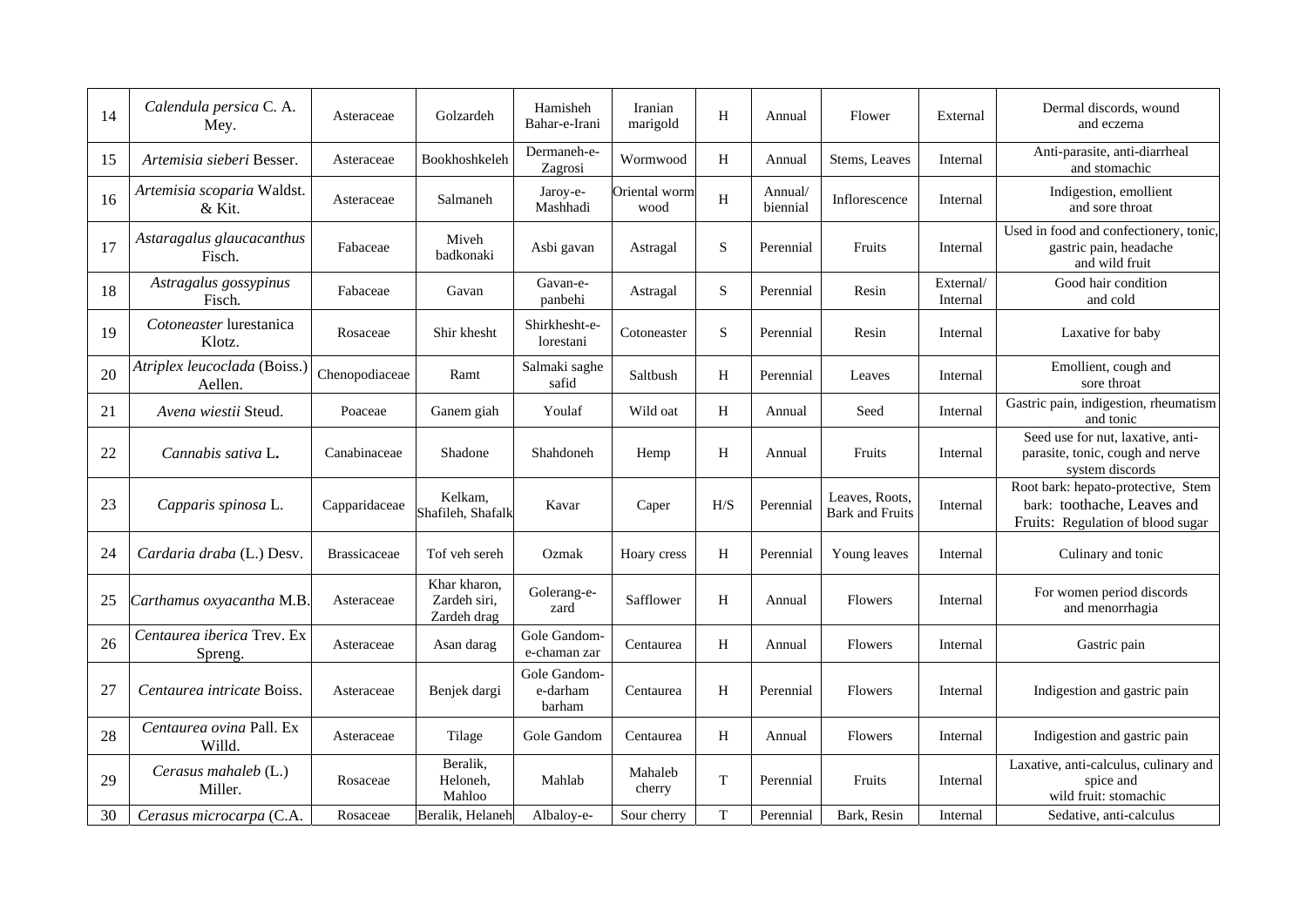|    | Mey) Boiss. subsp.<br>microcarpa                |                |                                       | vahshi                            |                    |           |           |                                |                       | and anti-fever                                                                  |
|----|-------------------------------------------------|----------------|---------------------------------------|-----------------------------------|--------------------|-----------|-----------|--------------------------------|-----------------------|---------------------------------------------------------------------------------|
| 31 | Cichorium intybus L.                            | Asteraceae     | Kasni                                 | Kasni                             | Chicory            | H         | Perennial | Root, Stem,<br>Leaves          | Internal/<br>External | Laxative, diuretic, gastric pain and<br>dermal discords                         |
| 32 | Cirsium congestum Fisch. &<br>C. A. mey. Ex DC. | Asteraceae     | Kangar darag                          | Kagar-e-anboh                     | Bull thistle       | H         | Biannual  | Stem                           | Internal              | Anti-septic for gastric                                                         |
| 33 | Citrullus colocynthis (L.)<br>Schrad.           | Cucurbitaceae  | Shoomi<br>sheytoneh,<br>Shomi tilaneh | Hanzal.<br>Hendevaneh<br>Abougahl | Citrul/Citrule     | H         | Perennial | Fruits                         | External/<br>Internal | Diabetes and wound                                                              |
| 34 | Colchicum kotschyi Boiss.                       | Iridaceae      | Kirgeh keh ran                        | Gol-e-hasrat                      | Autumn<br>saffron  | H         | Perennial | <b>Flowers</b>                 | External              | Rheumatism                                                                      |
| 35 | Crataegus pontica C. Koch.                      | Rosaceae       | Gich                                  | Zalzalak                          | Azarole            | T         | Perennial | Fruits, Leaves                 | Internal              | Edible as wild fruit, heart tonic,<br>antihypertensive<br>and headache          |
| 36 | Crocus haussknechtii Boiss.                     | Iridaceae      | Pishog                                | Joo ghasem                        | Crocus             | H         | Perennial | Flowers                        | Internal              | Anti-septic for gastric<br>and stomachic                                        |
| 37 | Crocus sativus L.                               | Iridaceae      | Kal mas                               | Zaferan                           | Saffron            | H         | Perennial | Stigma, Style                  | Internal              | Breezy, tonic for heart and culinary<br>use                                     |
| 38 | Daphne mucronata Royle.                         | Thymelaeaceae  | Toye, alef                            | Khoshak                           | Daphne             | ${\bf S}$ | Perennial | Wood                           | External              | Cleaning eyes and eye pain (Surmeh)                                             |
| 39 | Datura innoxia Miller.                          | Solanaceae     | Tatureh                               | Datureh-e-<br>goldorosht          | Hindu datura       | H         | Annual    | Latex                          | External              | Anti-wart                                                                       |
| 40 | Consolida orientalis (Gey)<br>Schrood.          | Ranunculaceae  | Zaban ghafa                           | Zaban pas<br>ghafa-e-denae        | Larkspur           | H         | Annual    | Flowers                        | Internal              | Laxative and anti-parasite                                                      |
| 41 | Dianthus orientalis Adam.                       | Caryophylaceae | Gole Mikhak                           | Mikhak                            | Pink               | H         | Perennial | Flowers, Fruits                | External/<br>Internal | Toothache and anti-spasm                                                        |
| 42 | Echinops viscidulus Mozaff.                     | Asteraceae     | Ghane shakrook                        | Shekar Tighal                     | Globe thistle      | H         | Perennial | Bulb                           | Internal              | Cough, cold, sore throat and edible as<br>vegetable                             |
| 43 | Echium italicum L.                              | Boraginaceae   | Gole gazou                            | Gavzaban                          | Viper's<br>bugloss | H         | Biannual  | Flower                         | Internal              | Nervous system relaxant, carminative,<br>cold, sore throat, wound and soporific |
| 44 | Elaeagnus angustifolia L.                       | Elaeagnaceae   | Ardegon                               | Sanjed,<br>Pestanak               | Oleaster           | T         | Perennial | Fruits                         | Internal              | Anti-diarrheal, gastric pain<br>and hepatoprotective                            |
| 45 | Ephedra ciliata<br>Fisch. ex C. A. Mey          | Ephedraceae    | Rish boz, Kori<br>feri                | Ormak, rish<br>boz                | Joint fir          | S         | Perennial | Root, Stem                     | Internal              | Anti-bacterial and anti-fever                                                   |
| 46 | Euphorbia macroclada<br>Boiss.                  | Ephurbiaceae   | Shirghoteghan                         | Farfiun                           | Milkwort           | H         | Perennial | Latex                          | External              | Anti-wart                                                                       |
| 47 | Ferula haussknechtii<br>Wolff ex Rech. f.       | Apiaceae       | Komeh, Komieh                         | Koma                              | Giant fennel       | H         | Perennial | Stem, Leaves,<br>Inflorescence | External              | Anti-septic (smoking)                                                           |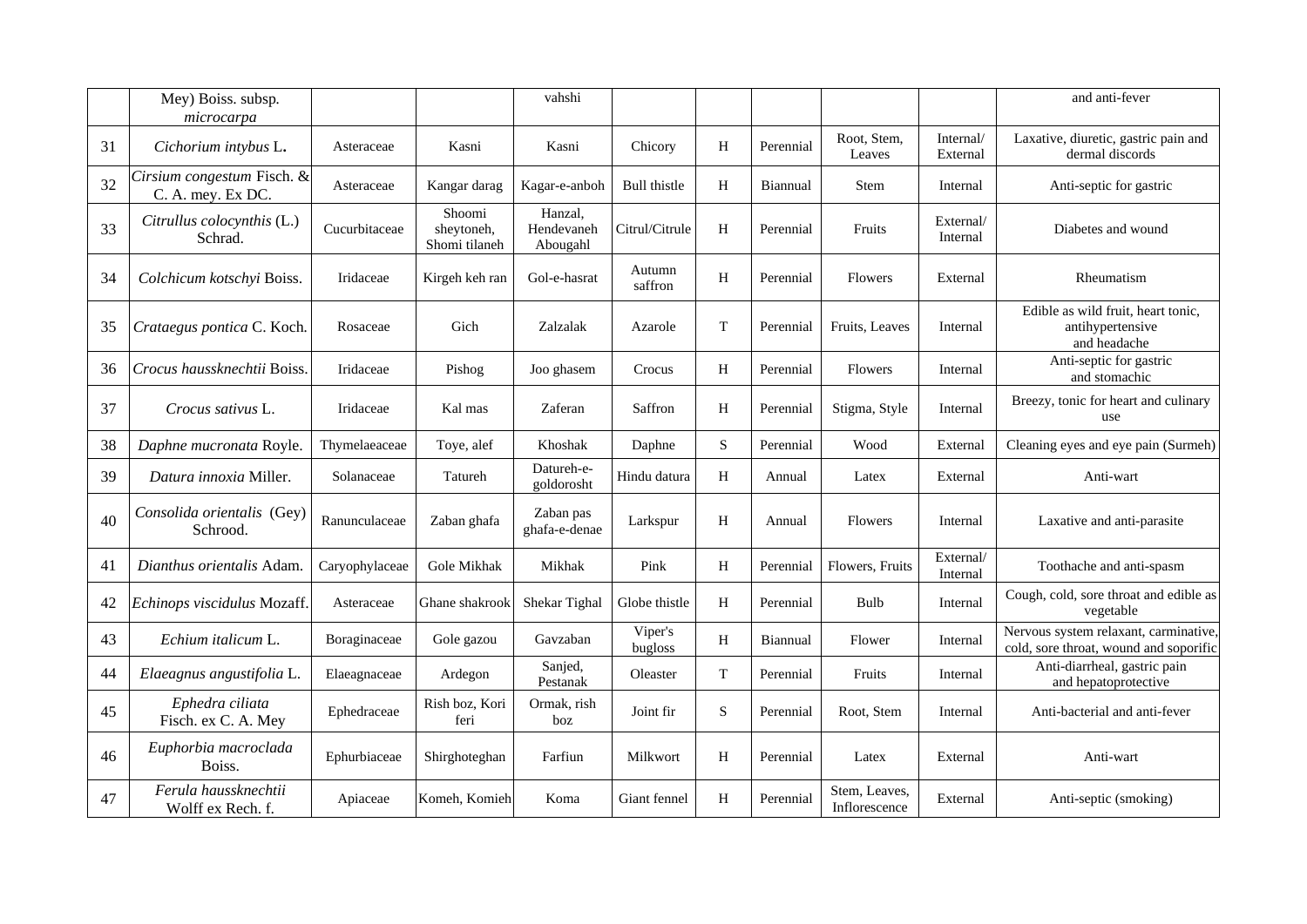| 48 | Ferula behboudiana<br>(Rech. f. & Esfand)<br>Chamberlain. | Apiaceae            | Anio            | Koma-e-<br>lorestani              | Giant fennel      | H           | Perennial           | Stem, Leaves,<br>Inflorescence | External              | Anti-septic (smoking)                                                                                            |
|----|-----------------------------------------------------------|---------------------|-----------------|-----------------------------------|-------------------|-------------|---------------------|--------------------------------|-----------------------|------------------------------------------------------------------------------------------------------------------|
| 49 | Ferulago angulata<br>(Schlecht.) Boiss.                   | Apiaceae            | Chavir          | Chavil-e-<br>shevidi              | Ferulago          | H           | Perennial           | Leaves                         | Internal              | Anti-septic, spice and air fresher                                                                               |
| 50 | Ficus carica L.                                           | Moraceae            | Anjir           | Anjir                             | Fig               | T           | Perennial           | Fruits, Latex                  | Internal/<br>External | Laxative, cough and anti-wart                                                                                    |
| 51 | Fritillaria imperialis L.                                 | Liliaceae           | Sosan gol       | Ashke<br>maryam,<br>Laleh vajhgon | Crown<br>imperial | H           | Perennial           | Bulb                           | External              | Rheumatism and sciatica                                                                                          |
| 52 | Fumaria parviflora Lam.                                   | Fumariaceae         | Shatareh        | Shahtareh-e-<br>irani             | Fumitory          | H           | Annual              | Flowers, Stem,<br>Leaves       | External              | Dermal discords, wound<br>and eczema                                                                             |
| 53 | Glycyrrhiza glabra L. var.<br>glabra                      | Fabaceae            | Balik           | Shirin bayan                      | Licorice          | H           | Perennial           | Roots, Flowers                 | Internal              | Gastric ulcer, digestive discords,<br>duodenal pain, stomach stranger,<br>diabetes, intestinal pain and culinary |
| 54 | Gundelia tournefortii L.                                  | Asteraceae          | Kenyer          | Kangar                            |                   | H           | Perennial           | Leaves, Stem                   | Internal              | Edible as vegetable, indigestion,<br>tonic, laxative,<br>anti-calculus, diabetes and culinary                    |
| 55 | Hypericum scabrum L.                                      | Hypericaceae        | Siveh ran       | Gol-e-raye                        | St. John's wort   | H           | Perennial           | Inflorescence                  | Internal              | Green tea, sedative, headache and<br>nerve system relaxant                                                       |
| 56 | Isatis raphanifolia Boiss.                                | <b>Brassicaceae</b> | Vasmeh          | Vasmeh                            | Dyer's woad       | H           | Annual              | Root, Leaves,<br>Seed          | External              | Coloring for hair                                                                                                |
| 57 | Lonicera nummulariifolia<br>Jaub. & Spach.                | Caprifoliaceae      | Pela khor, Shan | Pelakhor                          | Lonicera          | S           | Perennial           | Leaves, Flowers                | Internal              | Anti-fever, anti-diarrheal, sedative<br>and cough                                                                |
| 58 | Lycium depressum Stocks.                                  | Solanaceae          | Khoshk          | Gorg tigh                         | Wolf berry        | S           | Perennial           | Leaves, Fruits                 | Internal/<br>External | Kidney problems                                                                                                  |
| 59 | Malva neglecta Wallr.                                     | Malvaceae           | Toli, Tole      | Panirak                           | Mallow            | H           | Annual,<br>biennial | Leaves, Flowers                | Internal              | Interstitial infection, laxative, sore<br>throat and asthma                                                      |
| 60 | Medicago sativa L.                                        | Fabaceae            | Vinjeh          | Younjeh                           | alfalfa           | H           | Perennial           | Leaves, Flowers                | Internal              | Tonic and fattening                                                                                              |
| 61 | Mentha longifolia (L.)<br>Hudson.                         | Lamiaceae           | Pineh           | Pooneh,<br>Podneh                 | Horsemint         | H           |                     | Perennial Leaves, Flowers      | Internal              | Carminative, edible as vegetable and<br>flavoring                                                                |
| 62 | Myrtus communis L.                                        | Myrtaceae           | Moort           | Mord                              | Myrtle            | $\mathbf T$ | Perennial           | Leaves                         | External/<br>Internal | Anti-septic (smoking), women<br>diseases, wound (antimicrobial)<br>and air freshener                             |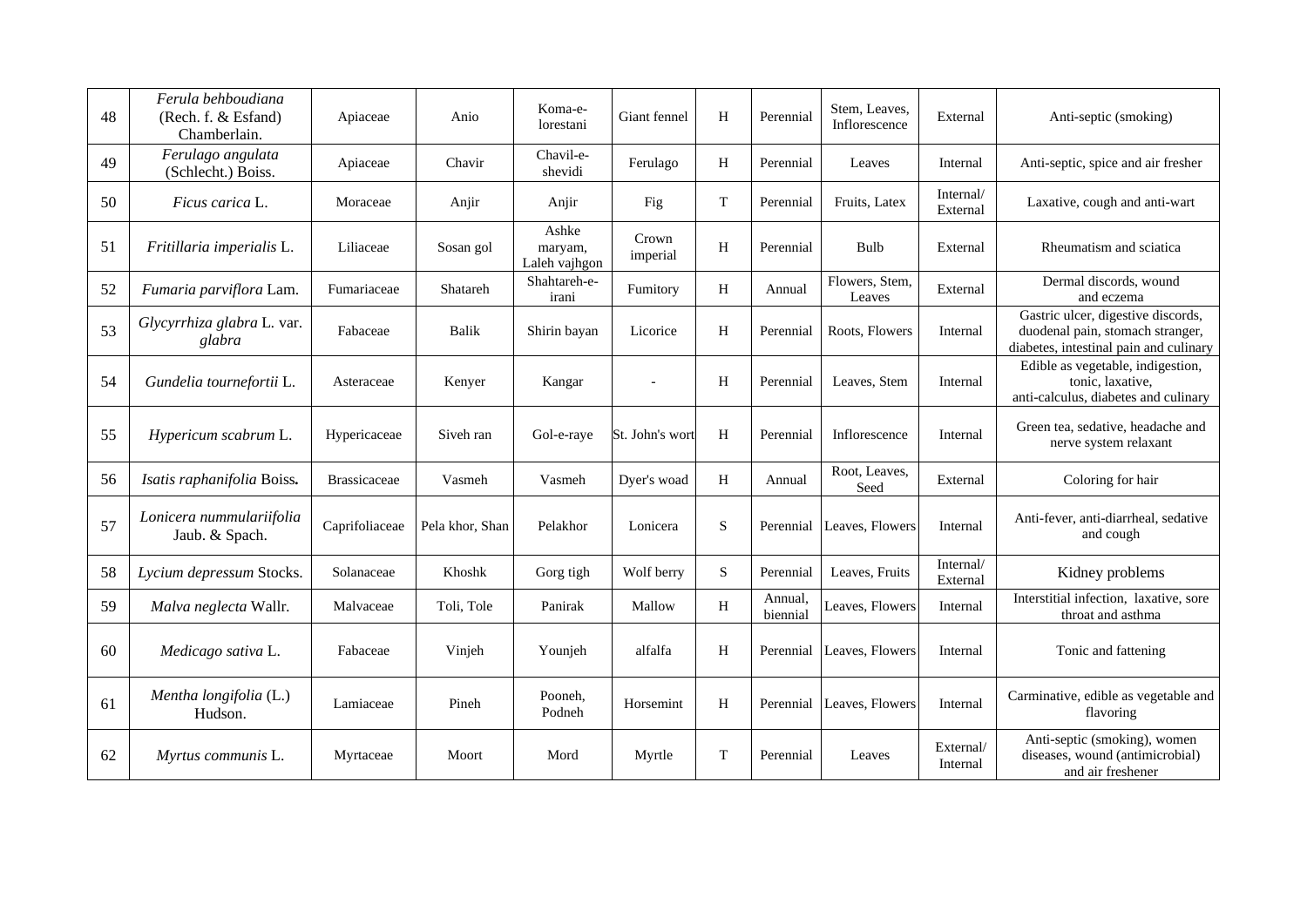| 63 | <i>Narcissus tazetta</i> L.                             | Amaryllidaceae      | Gole Narges                   | Narges                               | Polyanthus<br>narcissus | H | Perennial | Flowers and<br>Bulb            | Internal/<br>External | Flowers: Aromatic or aromatherapy<br>(sedative, headache and cold), anti-<br>parasite and abortion |
|----|---------------------------------------------------------|---------------------|-------------------------------|--------------------------------------|-------------------------|---|-----------|--------------------------------|-----------------------|----------------------------------------------------------------------------------------------------|
| 64 | Nasturtium officinale<br>$(L.)$ R. Br.                  | <b>Brassicaceae</b> | Koleh shak,<br><b>Balmak</b>  | Alaf-e-<br>cheshmeh                  | Water cress             | H | Perennial | Leaves, Flowers.<br>Roots      | Internal              | Stomachic, anti-parasite                                                                           |
| 65 | Nepeta persica Boiss.                                   | Lamiaceae           | Poneh say                     | Poneh say-e-<br>Irani                | Catmint                 | H | Perennial | Leaves, Flowers                | Internal/<br>External | Carminative and anti-urticarial                                                                    |
| 66 | Nerium oleander L.                                      | Apocynaceae         | Hortil, Jeleh,<br>Gharjalak   | Kharzahreh,<br>Kish                  | Oleander                | S | Perennial | Leaves, Flowers,<br>Latex      | External/<br>Internal | External: Burn, wound healing and<br>eczema, Internal: diuretic and heart<br>tonic                 |
| 67 | Nicotiana tabacum L.                                    | Solanaceae          | Tanbakoo                      | Toton                                | Tobacco                 | H | Annual    | Leaves                         | External              | Anti-leech (Limnatis nilotica),<br>anti-dermatophytosis and used<br>veterinary (health animal)     |
| 68 | <i>Noaea mucronata</i> (Forssk.)<br>Asch & Schweinf.    | Chenopodiaceae      | Khargo                        | Nakhon-e-<br>aroos                   |                         | S | Perennial | Leaves, Flowers                | Internal              | Anti-calculus                                                                                      |
| 69 | Onobrychis elymaitica<br>Boiss. & Hausskn. ex<br>Boiss. | Fabaceae            | Pieh kol                      | Speres-e-elami                       | Sainfoin                | H | Perennial | Leaves, Flowers                | Internal              | Anti-calculus, kidney problems                                                                     |
| 70 | Opoponex hispidus (Friv.)<br>Griseb.                    | Apiaceae            | Alaf shir                     | Koma                                 | Opopnax                 | H | Annual    | Stem, Leaves,<br>Inflorescence | External              | Anti-septic (smoking)                                                                              |
| 71 | Paliurus spina-christi<br>Miller.                       | Rhamnaceae          | Dereg dar                     | Siyah telo                           | Christ's thorn          | S | Perennial | Fruits                         | Internal              | Anti-hypertensive and<br>reduced cholesterol                                                       |
| 72 | Papaver dubium L.                                       | Papaveraceae        | Gole soreh                    | Khashkash-e-<br>tannaz               | Great scarlet<br>poppy  | H | Annual    | Leaves, Flowers                | Internal              | Nerve system relaxant,<br>sedative                                                                 |
| 73 | Peganum harmala L.                                      | Zygophyllaceae      | Span                          | Spand, Sphand                        | Harmel<br>peganum       | H | Perennial | Fruits, Seeds                  | External              | Anti-septic for air, scorpion bite,<br>snake bite, toothache<br>and soporific                      |
| 74 | Periploca aphylla Decne.                                | Asclepiadaceae      | Kholf                         | Gishder                              | Silk vine               | S | Perennial | Leaves, Flowers                | External              | Anti-inflammatory                                                                                  |
| 75 | Phlomis olivieri Benth.                                 | Lamiaceae           | Labeh goshak,<br>Giveh balkeh | Goshbareh.<br>Bareh Gosh,<br>Chalmah | Phlomis                 | H | Perennial | Leaves, Flowers                | Internal              | Carminative                                                                                        |
| 76 | Physalis divaricata D. Don.                             | Solanaceae          | Arosak postheh<br>pardeh      | Arosak postheh<br>pardeh             | Winter cherry           | H | Annual    | Fruits                         | Internal              | Kidney discords                                                                                    |
| 77 | Picnomon acarna (L.) Cass.                              | Asteraceae          | Gemal diom                    | Zard khar                            | Yellow plume<br>thistle | H | Annual    | Leaves                         | Internal              | Indigestion, gastric discords<br>and stomachic                                                     |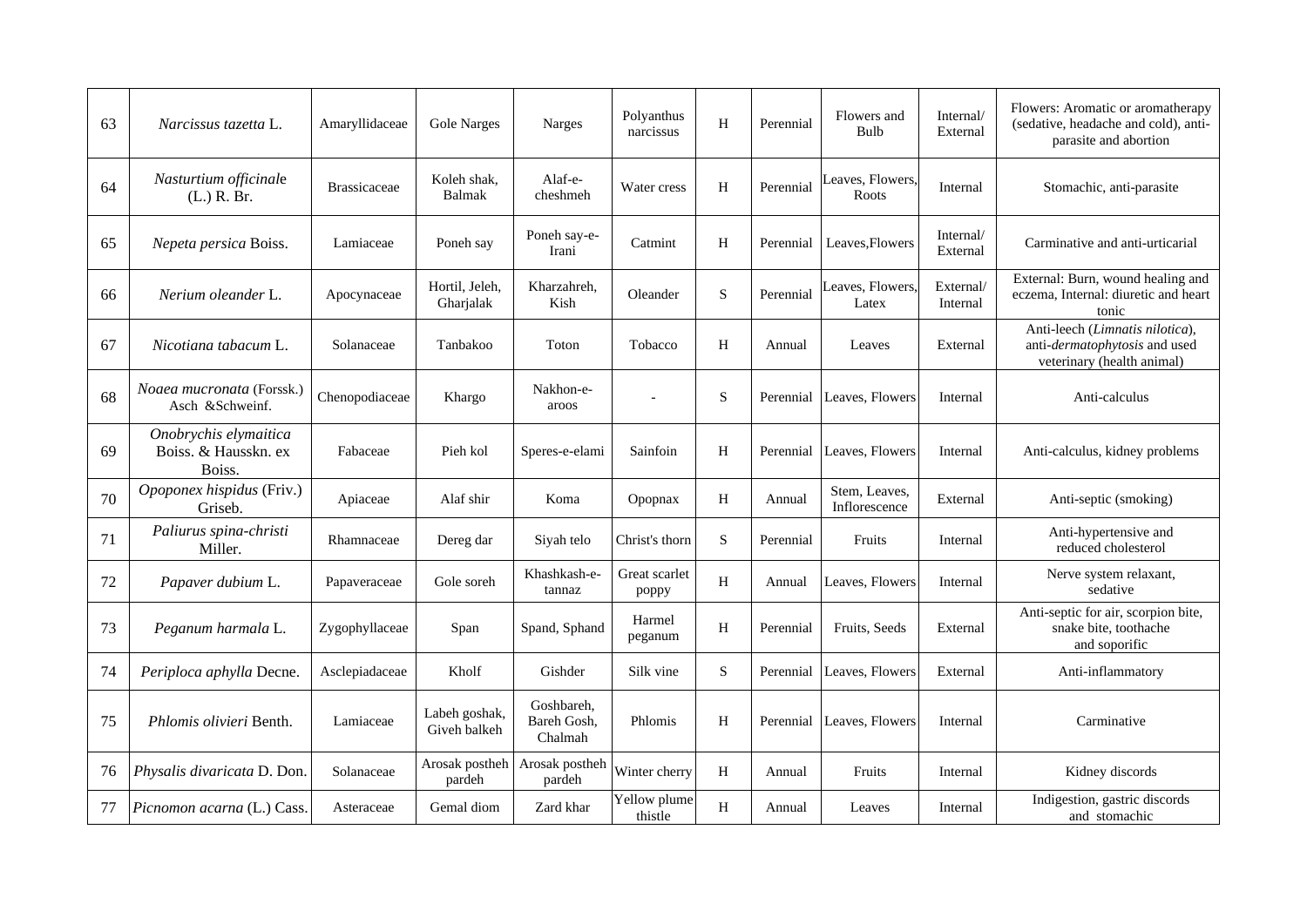| 78 | Pimpinella anisum L.                                            | Apiaceae         | Vaveh shing                              | Badian romi              | Anise                    | H           | Annual    | Fruits                         | Internal              | Carminative and culinary use                                                   |
|----|-----------------------------------------------------------------|------------------|------------------------------------------|--------------------------|--------------------------|-------------|-----------|--------------------------------|-----------------------|--------------------------------------------------------------------------------|
| 79 | <i>Pistachia atlantica Desf.</i>                                | Anacardiacea     | Banak, Kalang<br>Kaleh, Kaleh<br>van     | Pesteh<br>Koohi/Baneh    | Pistache                 | T           | Perennial | Fruits, Resin                  | Internal              | Mind stranger, anti-hemorrhoid,<br>laxative, stomach stranger and bone<br>pain |
| 80 | Pistachia khinjuk Stocks.                                       | Anacardiacea     | Koleng Narmeh,<br>Narmeh van             | Khenjuk                  | Pistache                 | T           | Perennial | Fruits, Resin                  | Internal              | Digestive discords, diuretic, asthma,<br>stomach stranger and fragrant mouth   |
| 81 | Portulaca oleracea L.                                           | Portulacaceae    | Perpelik, Denan<br>tizkarak              | Khorfeh                  | Purslane                 | H           | Annual    | Roots, Stem,<br>Leaves, Latex  | Internal              | Edible as vegetable, anti-parasite                                             |
| 82 | Prangos ferulacea (L.)<br>Lindl.                                | Apiaceae         | Bale har, Ginoo                          | Jooshir                  | Prangos                  | H           | Perennial | Leaves, Flowers                | External/<br>Internal | Laxative                                                                       |
| 83 | Prosopis farcta<br>(Banks & Soland) Macbr.                      | Mimosaceae       | Belaveri,<br>Broweri, Khosh<br>khah shak | Kahoorak                 | Syrian<br>mesquite       | S           | Perennial | Fruits                         | Internal              | Blood thinner and anti-diabetic<br>(Reduction of blood glucose)                |
| 84 | Quercus brantii Lindl. var<br>persica (Jaub. & Spach)<br>Zohary | Fagaceae         | Bali, Bero                               | <b>Baloot</b>            | Oak                      | $\mathbf T$ | Perennial | Fruits, Seed bark              | Internal              | Gastric ulcer, stringent, sore throat<br>and anti-diabetes                     |
| 85 | Rheum ribes L.                                                  | Polygonaceae     | Ribas                                    | Rivas                    | Rhubarb                  | H           | Perennial | Stem                           | Internal              | Edible as vegetable, anti-hypertensive<br>and<br>decrease triglyceride         |
| 86 | Rhus coriaria L.                                                | Anacardiaceae    | Sumakh                                   | Sumagh                   | Sicilian sumad           | S           | Perennial | Fruits                         | Internal              | Stomachic, anti-diarrheal,<br>tonic, digestive discords and culinary<br>use    |
| 87 | Rosa canina L.                                                  | Rosaceae         | Goltieureg                               | Nastaran-e-<br>vahshi    | Dog rose                 | S           | Perennial | <b>Flowers</b>                 | Internal              | Indigestion                                                                    |
| 88 | Rosa damascena Mill.                                            | Rosaceae         | Gol bakhi                                | Gol-e-<br>mohammadi      | Persian rose             | S           | Perennial | Flowers                        | Internal              | Indigestion                                                                    |
| 89 | Rubus anatolicus (Focke.)<br>Focke ex Hausskn.                  | Rosaceae         | Tiyarak                                  | Tameshk barg<br>narvani  | Elm-leaved<br>blackberry | S           | Perennial | Fruits                         | Internal              | Stomachic, anti-parasite                                                       |
| 90 | Rumex ephedroides<br>Bornm.                                     | Polygonaceae     | Torsheh mast                             | Torshak-e-<br>rishbozi   | Dock                     | H           | Annual    | Leaves                         | External              | Anti-inflammatory                                                              |
| 91 | Salix alba L.                                                   | Salicaceae       | Vi, Bi                                   | Bid-e-sephid             | White willow             | T           | Perennial | Bark, Leaves                   | Internal/<br>External | Anti-fever                                                                     |
| 92 | Salsola vermiculata L.                                          | Chenopodiaceae   | Shoor                                    | Alaf shoor-e-<br>sharghi | Saltwort, R              | S           | Perennial | Stem, Leaves                   | Internal              | Laxative, anti-ascorbic                                                        |
| 93 | Salvia palaestina Benth.                                        | Lamiaceae        | Cherogi                                  | Maryam goli<br>falestini | Annual clary             | H           | Annual    | Leaves,<br>Inflorescence       | Internal              | Women fertility and women<br>infections                                        |
| 94 | Scrophularia deserti Del.                                       | Scrophulariaceae | Benjek mashin,                           | Gol-e-<br>maymoni        | Figwort                  | H           | Perennial | Stem, Leaves                   | External              | Wound and burn healing<br>and antimicrobial                                    |
| 95 | Salvia sclarea L.                                               | Lamiaceae        | Maryam goli                              | Maryam goli              | Clary                    | H           | Perennial | Leaves, Seed,<br>Inflorescence | Internal              | Cold and anti-fever                                                            |
| 96 | Satureja khuzistanica                                           | Lamiaceae        | Jatareh                                  | Marzeh                   | Summer                   | H           | Annual    | Leaves, Stem,                  | Internal              | Indigestion, headache, gastric pain,                                           |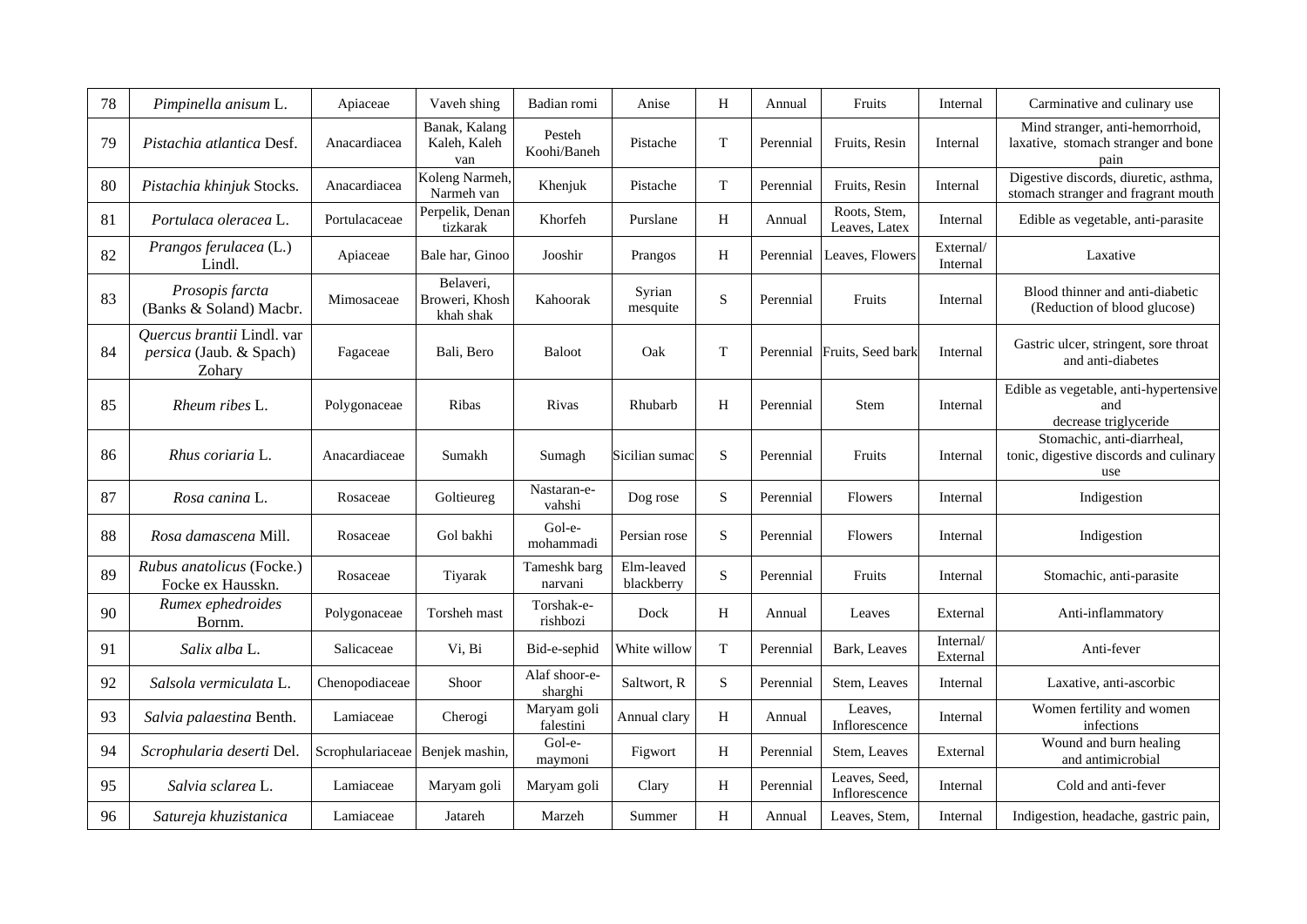|     | Jamzad.                                 |                     |                              |                               | savory                     |              |           | <b>Flowers</b>              |                       | women infections, diuretic and spice                                                          |
|-----|-----------------------------------------|---------------------|------------------------------|-------------------------------|----------------------------|--------------|-----------|-----------------------------|-----------------------|-----------------------------------------------------------------------------------------------|
| 97  | Scrophularia striata<br>Boiss.          | Scrophulariaceae    | Teshneh dari                 | Gol-e-<br>maymoni             | Figwort                    | H            | Perennial | Stem, Leaves                | External              | Wound and burn healing<br>and antimicrobial                                                   |
| 98  | Seidlitzia rosmarinus (Ehrh.)<br>Bge.   | Chenopodiaceae      | Benjak shenan,<br>Hejhedan   | Eshnan                        | Seidlitzia                 | S            | Perennial | Leaves                      | External              | Used as washing, good hair condition<br>and plant shampoo                                     |
| 99  | Sesamum indicum L.                      | Pedaliaceae         | Konjed                       | Konjed                        | Sesame                     | H            | Annual    | Seed                        | External              | Burn healing                                                                                  |
| 100 | Sinapis arvensis L.                     | <b>Brassicaceae</b> | Khartal, Terpeki             | Khardal-e-<br>zagrosi         | Mustard                    | H            | Annual    | Stem, Flowers               | Internal              | Laxative and stomachic                                                                        |
| 101 | Smyrnium cordifolium<br>Boiss.          | Apaiacea            | Pinomeh, Vangi               | Avandol                       | Alexanders                 | H            | Biannual  | Stem                        | Internal              | Indigestion and stomachic                                                                     |
| 102 | Solanum nigrum L.                       | Solanaceae          | Roarazak,<br>tamato kivi leh | Sag angor,<br>Tajrizi-e-siyah | <b>Black</b><br>nightshade | H            | Annual    | Fruits                      | External              | Skin diseases, wound healing<br>and eczema                                                    |
| 103 | Sorghum halepense (L.)<br>Pers.         | Poaceae             | Helit                        | Ghiagh,<br>Chaeer             | Johnson grass              | H            | Perennial | Leaves, Stem,<br>Flowers    | Internal              | Abortion for human and animals                                                                |
| 104 | Stachys lavandulifolia<br>Vahl.         | Lamiaceae           | Colpar                       | Sonbolehei                    | <b>Stachys</b>             | H            | Perennial | Leaves, Flowers             | Internal              | Carminative, rheumatism, indigestion,<br>headache, sedative, cardio tonic and<br>anti-anxiety |
| 105 | Stipa capensis Thunb.                   | Poaceae             | Gol koo,<br>Bahmah giah      | Chaman sozani                 | Needle grass               | H            | Annual    | <b>Flowers</b>              | Internal              | Nerve system problems<br>and gastric discords                                                 |
| 106 | Tamarix ramosissima<br>Ledeb. saltcedar | Tamaricaceae        | Shoor gaz                    | Gaz-e-shahi                   | Tamarisk                   | T            | Perennial | Leaves and<br>Resin         | Internal/<br>External | Dermal discords, wound healing and<br>sputum                                                  |
| 107 | Tanacetum polycephalum<br>Schultz.      | Asteraceae          | Samsa                        | Minay-e-<br>porkopeh          | Tansy                      | $\, {\rm H}$ | Perennial | Leaves                      | External              | Anti-hemorrhoid,<br>anti-inflammatory and sting                                               |
| 108 | Teucrium polium L.                      | Lamiaceae           | Miyere nekhe                 | Maryam<br>nokhodi             | Germander                  | H            | Perennial | Leaves, Flowers             | Internal              | Anti-septic for gastric and fragrant<br>mouth                                                 |
| 109 | Thymbra spicata L.                      | Lamiaceae           | Azboh, Hazboh                | Avishan-e-<br>zophaye         | Thyme                      | H            | Perennial | Leaves and<br>Inflorescence | Internal              | Spice, cough, antibacterial<br>and carminative                                                |
| 110 | Tragopogon graminifolius<br>DC.         | Asteraceae          | Haplook                      | Shang                         | Salsify                    | H            | Annual    | Root, Flowers               | Internal/<br>External | Emollient, sore throat<br>and wound healing                                                   |
| 111 | Trifolium repens L.                     | Fabaceae            | She pareh                    | Shabdar-e-<br>sephid          | White clover               | H            | Biannual  | Leaves and<br>Inflorescence | Internal/<br>External | Analgesia and dermal discords                                                                 |
| 112 | Typha domingensis Pers.                 | Typhaceae           | Lovan                        | Loei                          | Cat's tail                 | H            | Perennial | Pollen, Rhizome             | Internal              | Anti-fever                                                                                    |
| 113 | Ulmus glabra Hudson.                    | Ulmaceae            | Vazam                        | Narvan-e-<br>barg riz         | Elm                        | T            | Perennial | Leaves                      | Internal              | Heart discords<br>and fertility discords                                                      |
| 114 | Verbascum alepense Benth.               | Scrophulariaceae    | Gol zardeh                   | Gol-e-mahour                  | Mullein                    | H            | Perennial | Leaves and<br>Flowers       | Internal/<br>External | Anti-fever, dermal discords<br>and wound healing                                              |
| 115 | Vicia angustifolia L.                   | Fabaceae            | Masheh maran                 | Mashak-e-barg                 | Narbonne                   | H            | Annual    | Fruits                      | Internal              | Cough                                                                                         |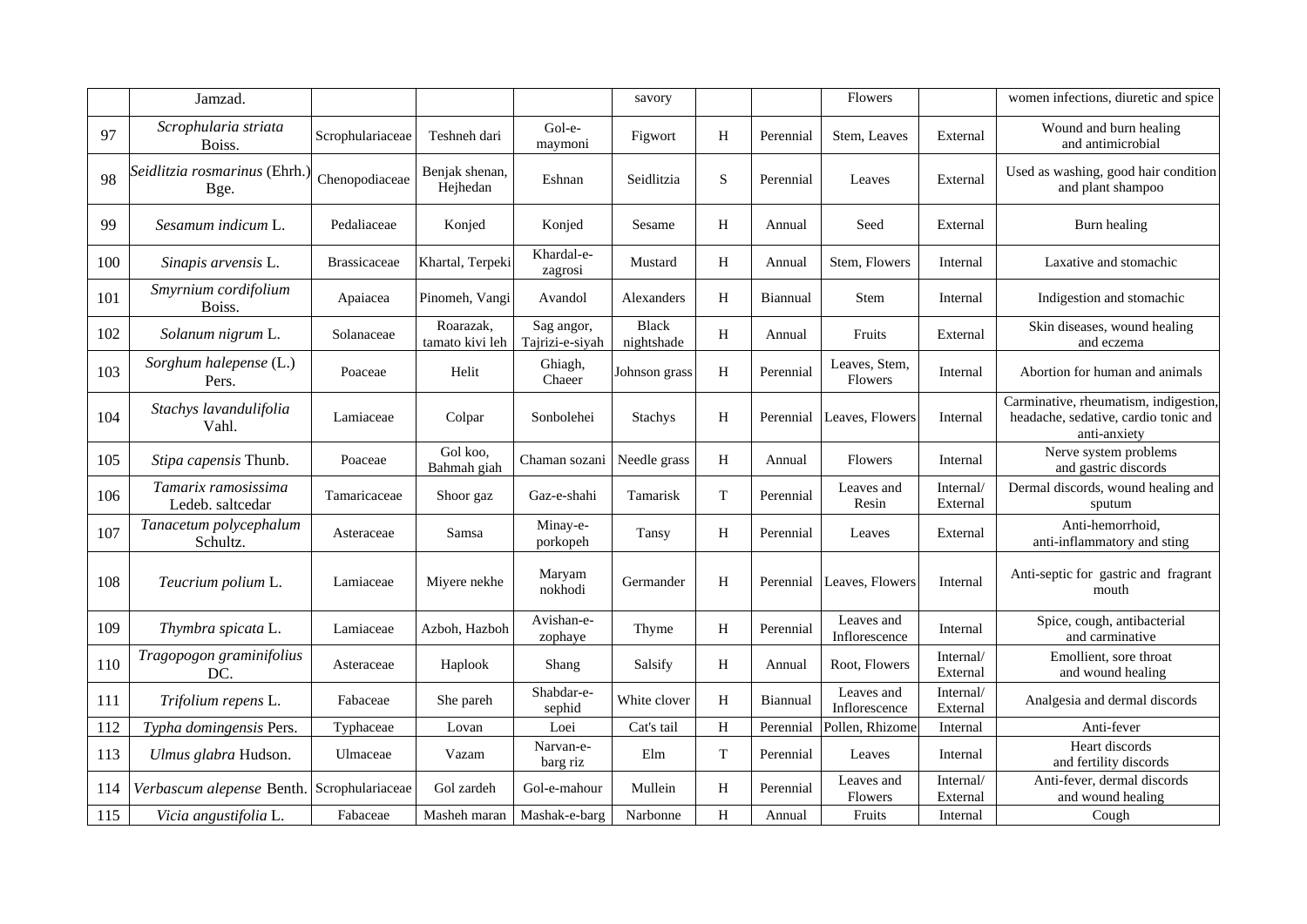|     |                                                 |              |                | pahn               | vetch              |              |           |                             |                       |                                           |
|-----|-------------------------------------------------|--------------|----------------|--------------------|--------------------|--------------|-----------|-----------------------------|-----------------------|-------------------------------------------|
| 116 | Viscum album L.                                 | Loranthaceae | Darpechanak    | Darvash            | White<br>mistletoe | m            | Perennial | Leaves, Stem,<br>Flowers    | External/<br>Internal | Body pain, knew joint pain<br>and abscess |
| 117 | Vitex pseudo-negundo<br>(Hausskn.) Hand-mzt.    | Verbenaceae  | Keref, Kerof   | Bangaro            | Chaste tree        | S            | Perennial | Leaves                      | Internal              | Increased milk                            |
| 118 | Xanthium spinosum L.                            | Asteraceae   | Chazanak       | Zardineh           | Cocklebur          | Η            | Annual    | Leaves and<br>Fruits        | External              | Dermal discords, diuretic                 |
| 119 | Xanthium strumarium L.                          | Asteraceae   | Chazanak       | Zardineh           | Cocklebur          | Н            | Annual    | Leaves and<br>Fruits        | Internal              | Laxative, stomach, tonic                  |
| 120 | Ziziphora capitata L.                           | Lamiaceae    | Kakooti        | Moshk<br>taramoshk | Ziziphora          | Η            | Annual    | Leaves and<br>Inflorescence | Internal              | Spice and culinary                        |
| 121 | Ziziphus nummularia<br>(Burm. F.) Wighth & Arn. | Ramnaceae    | Darak, Konar   | Ramlik             | Camel thorn        | m            | Perennial | Leaves and<br>Fruits        | External              | Gastric pain and stomachic                |
| 122 | Ziziphus spina-christi (L.)<br>Willd.           | Rhamnaceae   | Sedr, Azakonar | Konar              | Christ's thorn     | $\mathbf{r}$ | Perennial | Leaves and<br>Fruits        | External              | Anti-dandruff and anti-hair loss          |

Habit: T: Tree, S: Shrub, H: Herb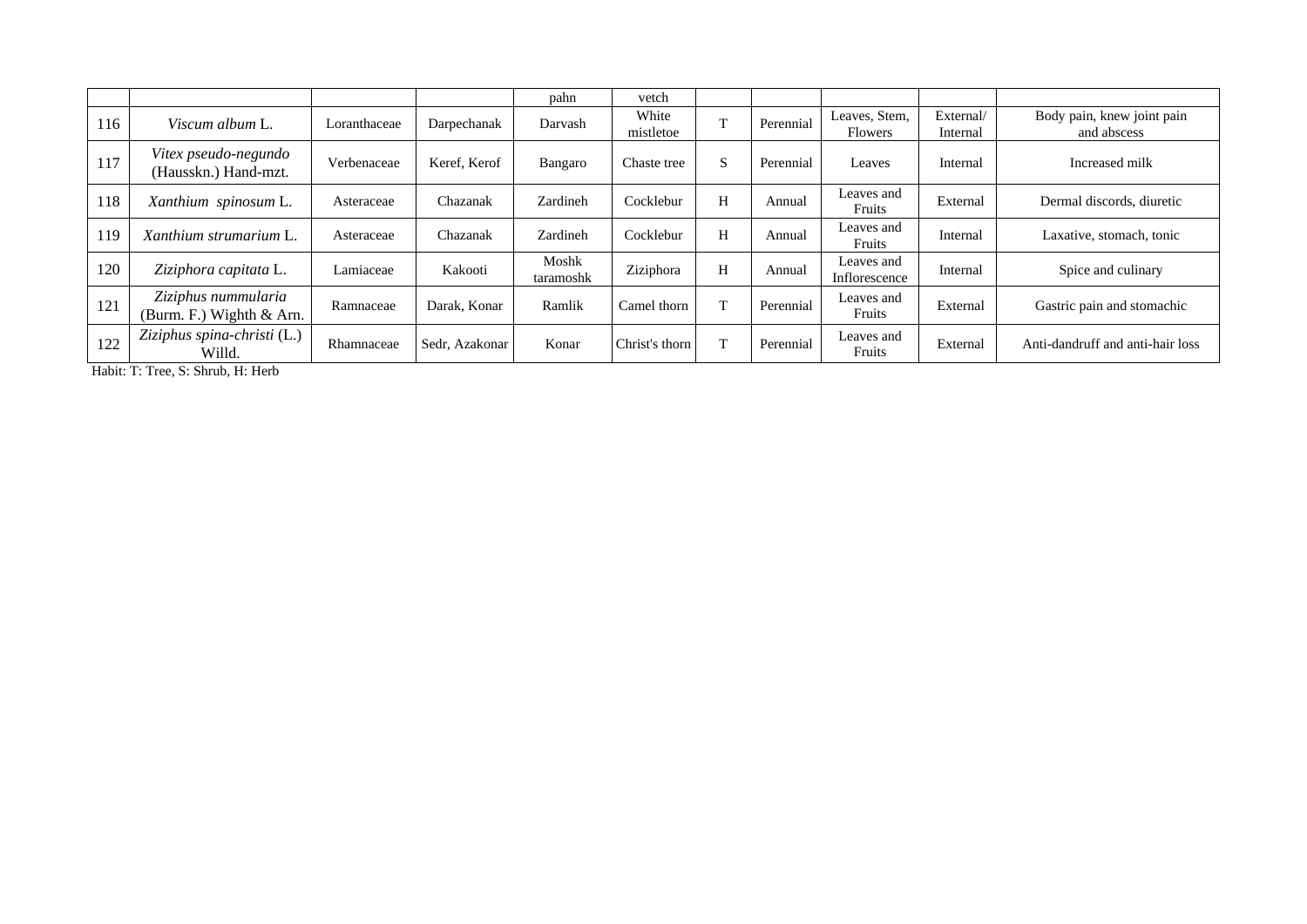| S. no.           | Ailments        | No. of plants  | Percentage |
|------------------|-----------------|----------------|------------|
| $\mathbf{1}$     | Gastric pain    | 17             | 5.69       |
| $\overline{2}$   | Anti-septic     | 14             | 4.68       |
| $\overline{3}$   | Indigestion     | 14             | 4.68       |
| $\overline{4}$   | Laxative        | 14             | 4.68       |
| $\overline{5}$   | Wound Healing   | 14             | 4.68       |
| $6\phantom{.}6$  | Anti-calculus   | 10             | 3.34       |
| $\boldsymbol{7}$ | Stomachic       | 10             | 3.34       |
| $\overline{8}$   | Cough           | $\overline{9}$ | 3.01       |
| $\overline{9}$   | Sore throat     | $\overline{9}$ | 3.01       |
| 10               | Anti-parasite   | $\overline{8}$ | 2.68       |
| 11               | Dermal discords | $\overline{8}$ | 2.68       |
| 12               | Tonic           | $\overline{8}$ | 2.68       |
| 13               | Anti-fever      | $\overline{7}$ | 2.34       |
| 14               | Carminative     | $\overline{7}$ | 2.34       |
| 15               | Cold            | 6              | 2.01       |
| 16               | Digestive       | $\sqrt{6}$     | 2.01       |
| 17               | Emollient       | 6              | 2.01       |
| 18               | Headache        | $\overline{6}$ | 2.01       |
| 19               | Kidney pain     | $6\,$          | 2.01       |

**Table 2:** Major ailments treated by the local inhabitants of the Dehloran and Abdanan regions, Ilam Province, Iran using medicinal plants species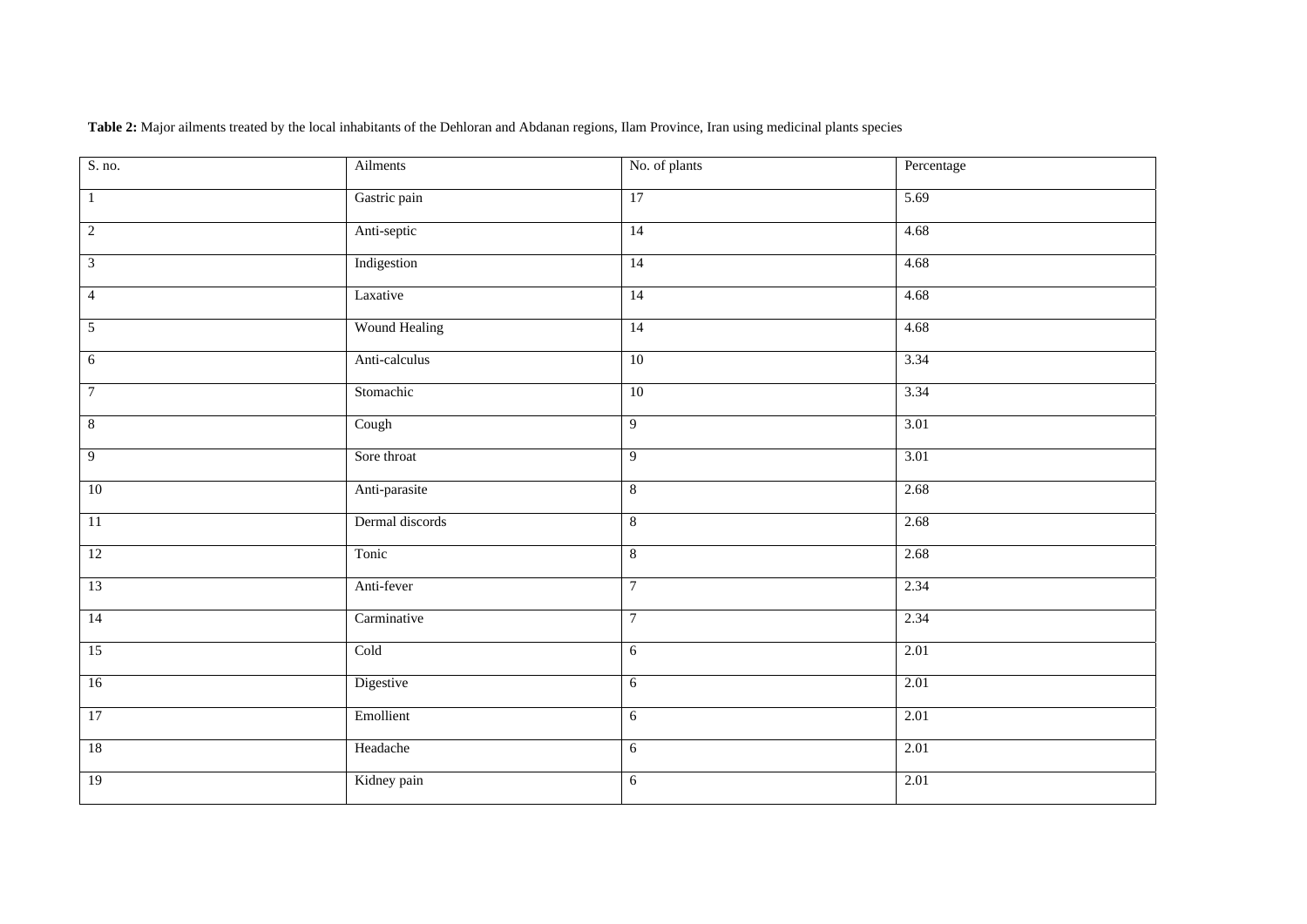| 20 | Regulation Blood sugar | $\overline{6}$ | 2.01 |
|----|------------------------|----------------|------|
| 21 | Sedative               | $\epsilon$     | 2.01 |
| 22 | Burn healing           | 5              | 1.67 |
| 23 | Diuretic               | $\overline{5}$ | 1.67 |
| 24 | Hair treatment         | $\overline{5}$ | 1.67 |
| 25 | Rheumatism             | $\overline{5}$ | 1.67 |
| 26 | Anti-diarrheal         | $\overline{4}$ | 1.34 |
| 27 | Anti-Inflammatory      | $\overline{4}$ | 1.34 |
| 28 | Eczema                 | $\overline{4}$ | 1.34 |
| 29 | Heart tonic            | $\overline{4}$ | 1.34 |
| 30 | Nerve System Discords  | $\overline{4}$ | 1.34 |
| 31 | Toothache              | $\overline{4}$ | 1.34 |
| 32 | Anti-microbial         | $\mathfrak{Z}$ | 1.00 |
| 33 | Anti-wart              | $\overline{3}$ | 1.00 |
| 34 | Stomach stranger       | $\overline{3}$ | 1.00 |
| 35 | Ethno-Veterinary       | $\overline{3}$ | 1.00 |
| 36 | Abortion               | $\overline{2}$ | 0.67 |
| 37 | Analgesia              | $\overline{c}$ | 0.67 |
| 38 | Anti-hemorrhoid        | $\overline{c}$ | 0.67 |
| 39 | Anti-hypertensive      | $\overline{2}$ | 0.67 |
| 40 | Body pain              | $\overline{2}$ | 0.67 |
| 41 | Fragrant mouth         | $\overline{2}$ | 0.67 |
| 42 | Soporific              | $\overline{2}$ | 0.67 |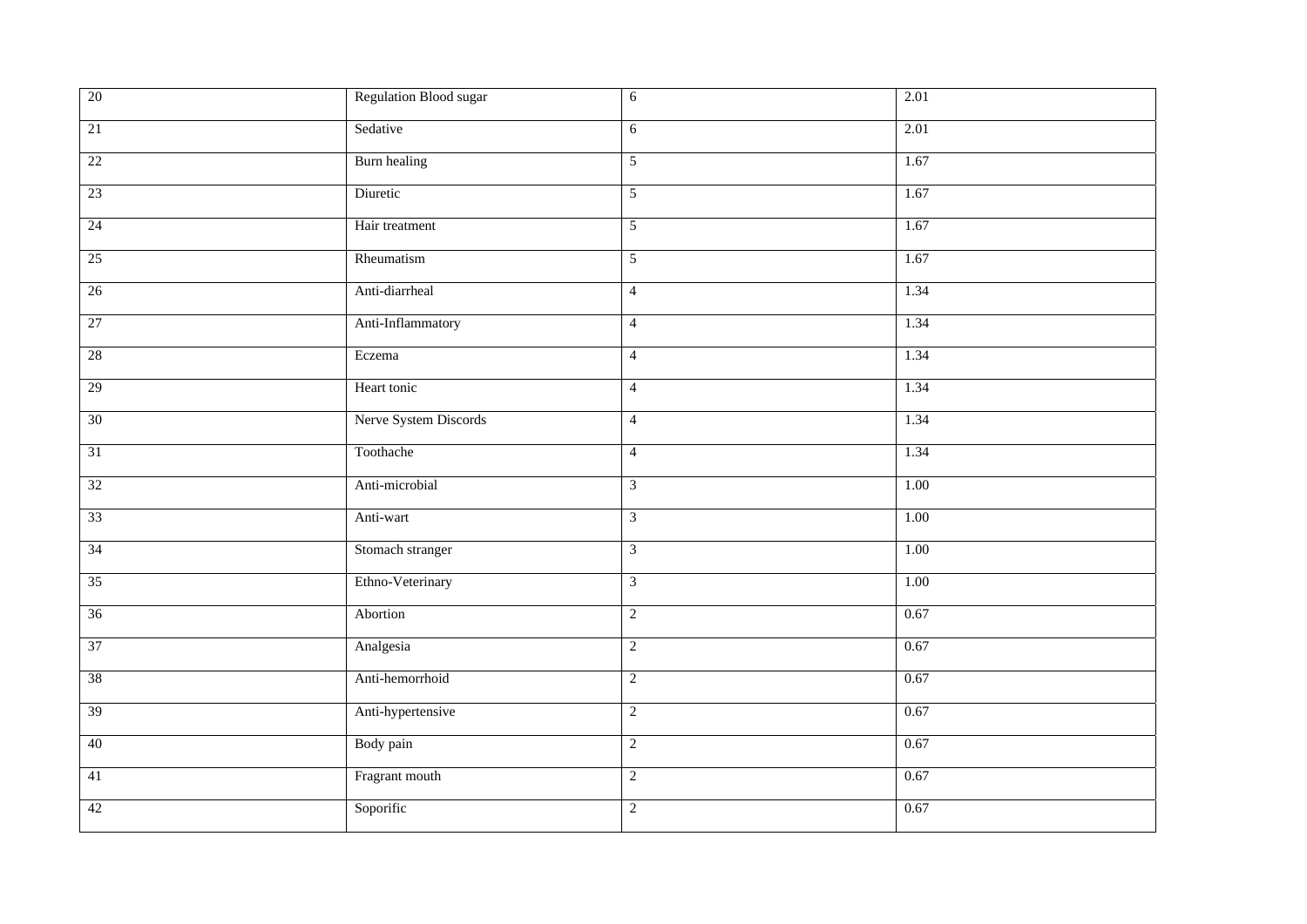| 43     | Women infections      | $\overline{2}$ | 0.67 |
|--------|-----------------------|----------------|------|
| 44     | Abscess               | $\mathbf{1}$   | 0.33 |
| 45     | Anti-anxiety          | $\mathbf{1}$   | 0.33 |
| 46     | Anti-ascorbic         | $\mathbf{1}$   | 0.33 |
| 47     | Anti-bacterial        | $\mathbf{1}$   | 0.33 |
| 48     | Anti-dandruff         | $\mathbf{1}$   | 0.33 |
| 49     | Anti-hair loss        | $\overline{1}$ | 0.33 |
| 50     | Anti-leech            | $\mathbf{1}$   | 0.33 |
| 51     | Anti-Tumor            | $\mathbf{1}$   | 0.33 |
| 52     | Anti-urticarial       | $\,1$          | 0.33 |
| 53     | Appetizer             | $\overline{1}$ | 0.33 |
| 54     | <b>Blood</b> thinner  | $\mathbf{1}$   | 0.33 |
| 55     | Bone pain             | $\,1\,$        | 0.33 |
| 56     | <b>Bronchits</b>      | $\mathbf{1}$   | 0.33 |
| 57     | Child ear pain        | $\overline{1}$ | 0.33 |
| 58     | Decrease triglyceride | $\mathbf{1}$   | 0.33 |
| 59     | Duodenal pain         | $\mathbf{1}$   | 0.33 |
| $60\,$ | Eyes discords         | $\,1$          | 0.33 |
| 61     | Fattening             | $\overline{1}$ | 0.33 |
| 62     | Fertility discords    | $\mathbf{1}$   | 0.33 |
| 63     | Heart discords        | $\mathbf{1}$   | 0.33 |
| 64     | Hemagglutinate        | $\mathbf{1}$   | 0.33 |
| 65     | Hepatoprotective      | $\overline{1}$ | 0.33 |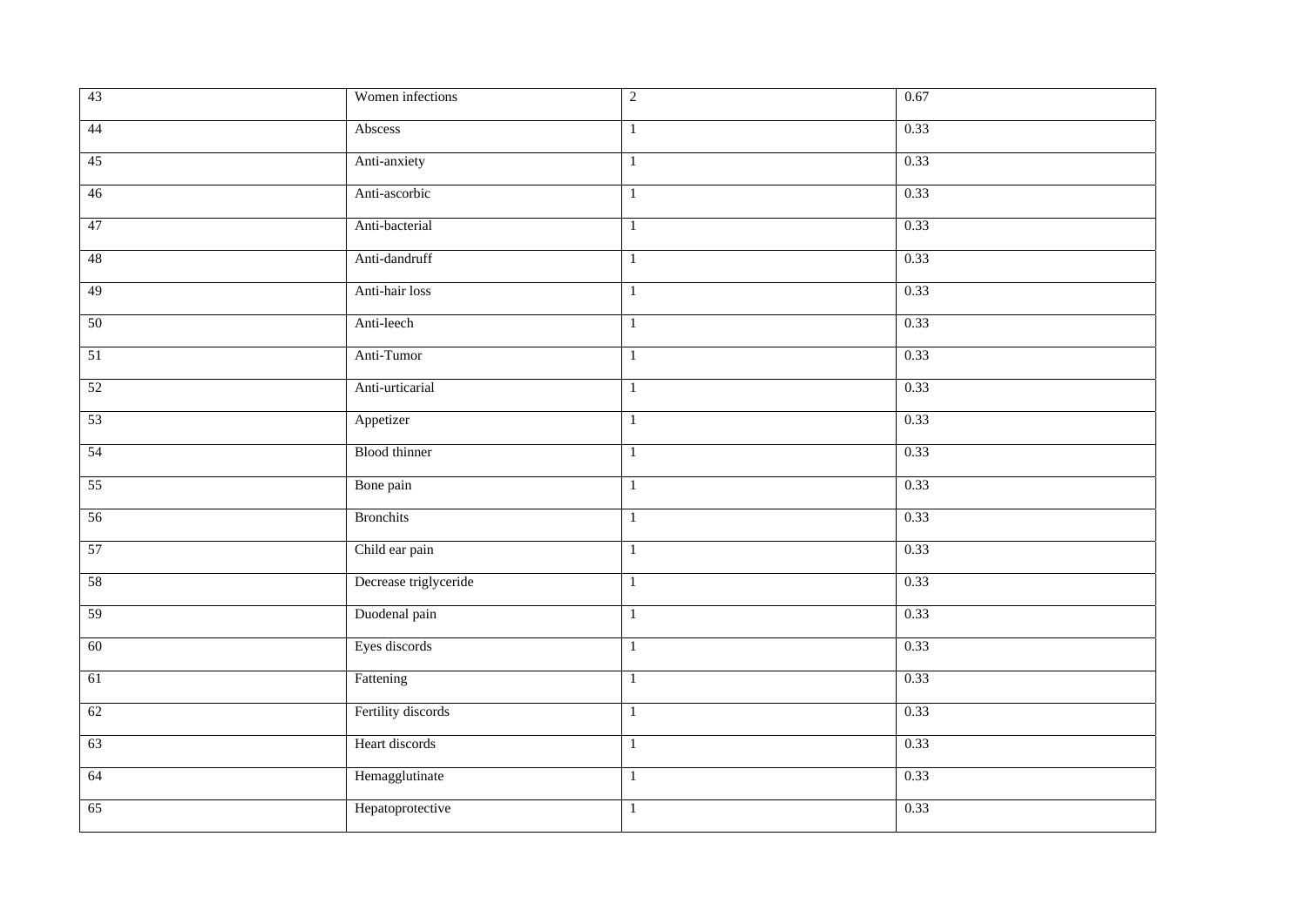| 66 | Increased milk            |              | 0.33 |
|----|---------------------------|--------------|------|
| 67 | <b>Intestinal Problem</b> |              | 0.33 |
| 68 | Joundice                  |              | 0.33 |
| 69 | Knew joint pain           | 1            | 0.33 |
| 70 | Menorrhagia               | ш            | 0.33 |
| 71 | Mind stranger             |              | 0.33 |
| 72 | sputum                    | $\mathbf{1}$ | 0.33 |
| 73 | Reduced Cholesterol       |              | 0.33 |
| 74 | Sciatica                  |              | 0.33 |
| 75 | Scorpion bite             |              | 0.33 |
| 76 | Snake bit                 |              | 0.33 |
| 77 | Sting                     |              | 0.33 |
| 78 | Urine Tube                | 1            | 0.33 |
| 79 | Women Period disords      |              | 0.33 |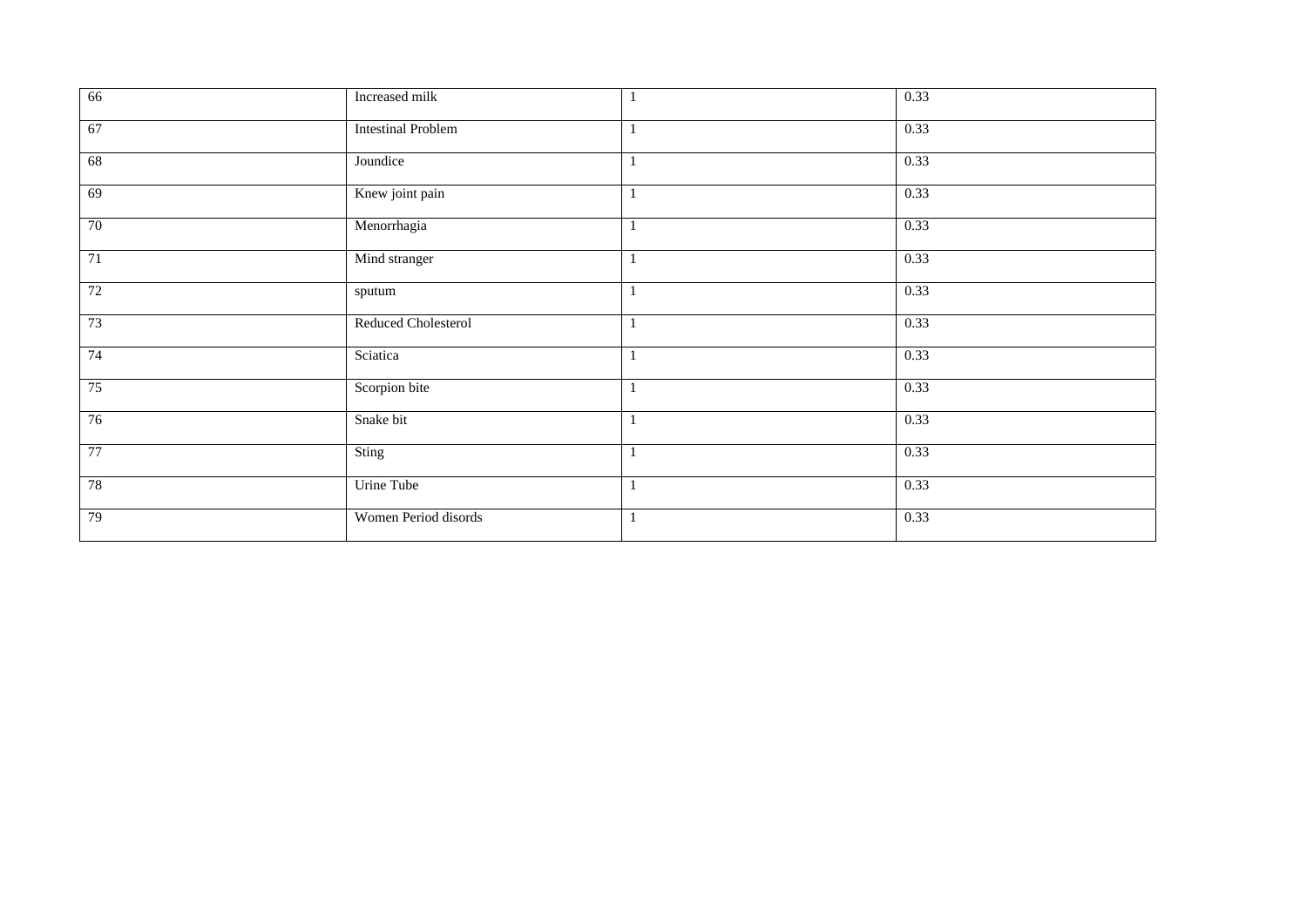#### **Culinary and spice uses**

At present, 14 plants are collected in the study area for their use in culinary, spice and food. Among them, 10 species are reported also for therapeutic use (see Table 1); 3 are used only as food. The villagers employ *Crocus sativus*, *Cerasus mahaleb, Ferulago angulata, Mentha longifolia, Pimpinella anisum, Satureja khuzistanica, Thymbra spicata, Ziziphora capitata* and *Rhus coriaria* as flavoring agents. The leaves and stem of *Mentha longifolia, Portulaca oleracea, Rheum ribes, Allium ampeloprasum* subsp. *iranicum* and bulbs of *Echinops viscidulus* are used as wild vegetables. The fruits of *Crataegus azarolus*, *Cerasus mahaleb*, *Ficus carica*, *Pistachia atlantica*, *Pistachia khinjuk*, *Prosopis farcta*, *Rubus anatolicus*, *Ziziphus nummularia, Ziziphus spina-christi*, *Amygdalus arabica, Amygdalus lycioides* and *Elaeagnus angustifolia* are used as wild fruit. *Astaragalus glaucacanthus* are used as culinary and confectionery, tonic, gastric pain, headache and or as wild fruit. They boil tender leaves of *Cardaria draba* to prepare soups and *Gundelia tournefortii* to prepare pickled.



**Figure 1:** Frequency of plant families used in Dehloran and Abdanan district, Ilam province, Iran



**Figure 2:** Frequency of habit plants used in Dehloran and Abdanan district, Ilam province, Iran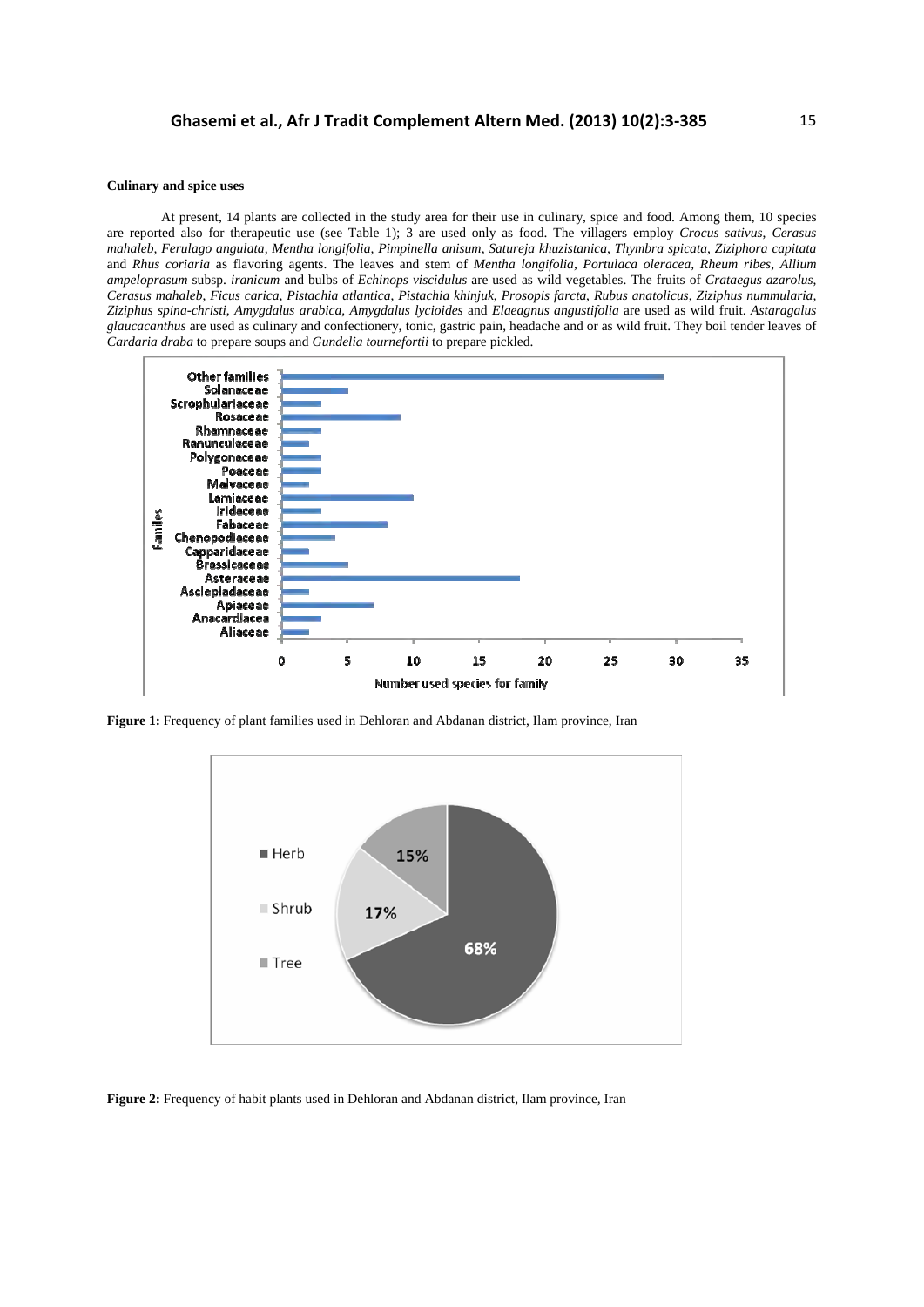



#### **Ailments treated**

The 122 medicinal plant species were used in treating 79 different types of ailments (Table 2). The highest number of plant species (17 species) was used for the treatment of gastric disorders followed by antiseptic, indigestion, laxative and wound healing (14 species).

#### **Veterinary uses**

Interviewees have mentioned few species for treatment of animals. *Nicotina tabacum* (reported by the 10% of informants) is only used in veterinary medicine, as anti-parasitic (Anti-leech for example: *Limnatis nilotica*) and antifungal (anti*dermatophytosis*) for external use. *Sorghum halepense* and *Amygdalus arabica*, used commonly for humans (see Table 1), are employed as remedies for domestic animals. The leaf and stem of *Sorghum halepense* is administered externally to animals for abortion. The oil seed of *Amygdalus arabica* is used externally for body pain.

#### **Marketability of medicinal plants**

*Nicotiana tabacum* used as a stimulant (smoking), *Cannabis sativa is* used as a nut, while *Sesamum indicum* is used as a culinary agent and nut (oil crop) and *Crocus sativus* is used as a spice and culinary (color and flavor of rice and other foods) medicinal plants were sold in the market for their respective indications.

#### **Discussions and conclusions**

In present study, we have compared our ethnobotanical data with the data present in Iranian Medicinal plant literatures (Afshar, 1990; Amin, 1991; Ayiineh Chii, 1989; Ghasemi Pirbalouti, 2009a,b; Ghorbani, 2005; Hovayzeh et al., 2001; Miraldi et al., 2001; Mir-Heidari, 1993; Rojhan, 1991; Salehi Surmaghi et al., 1992; Zargari, 1989–1992). Most of the plants indicated by the interviewees are reported in Iranian literature, but not in every occasion were the actions attributed to a plant the same. For example, there are not reports in the official Iranian phytotherapy of the use of *Atriplex leucoclada* and *Echinops viscidulus* as an emollient, cough and sore throat; *Avena wiestii* as treatment of gastric pain and rheumatism; *Centaurea iberica, Centaurea ovina, Centaurea intricate* and *Picnomon acarna* as treatment of gastric pain; *Cerasus microcarpa* subsp*. microcarpa* as sedative, anticalculus and anti-fever; *Cirsium congestum* and *Crocus haussknechtii* as anti-septic for gastric; *Colchicum kotschyi* as treatment of rheumatism; *Consolida orientalis* as laxative and anti-parasite, *Ephedra ciliata* as anti-bacterial and anti-fever, *Euphorbia macroclada* as treatment of wart; *Lonicera nummulariifolia* as anti-fever, anti-diarrheal and sedative; *Nepeta persica* as carminative and anti-urticarial; *Noaea mucronata* and *Onobrychis elymaitica* as anti-calculus and kidney problems; *Opoponex hispidus as* antiseptic; *Prangos ferulacea* as laxative; *Periploca aphylla as* anti-inflammatory; *Prosopis farcta* as blood thinner and anti-diabetic (reduction of blood glucose); *Salvia palaestina* as women fertility and women infections; *Satureja khuzistanica* as indigestion; headache, women infections and diuretic; *Scrophularia deserti* and *Scrophularia striata* as *w*ound and burn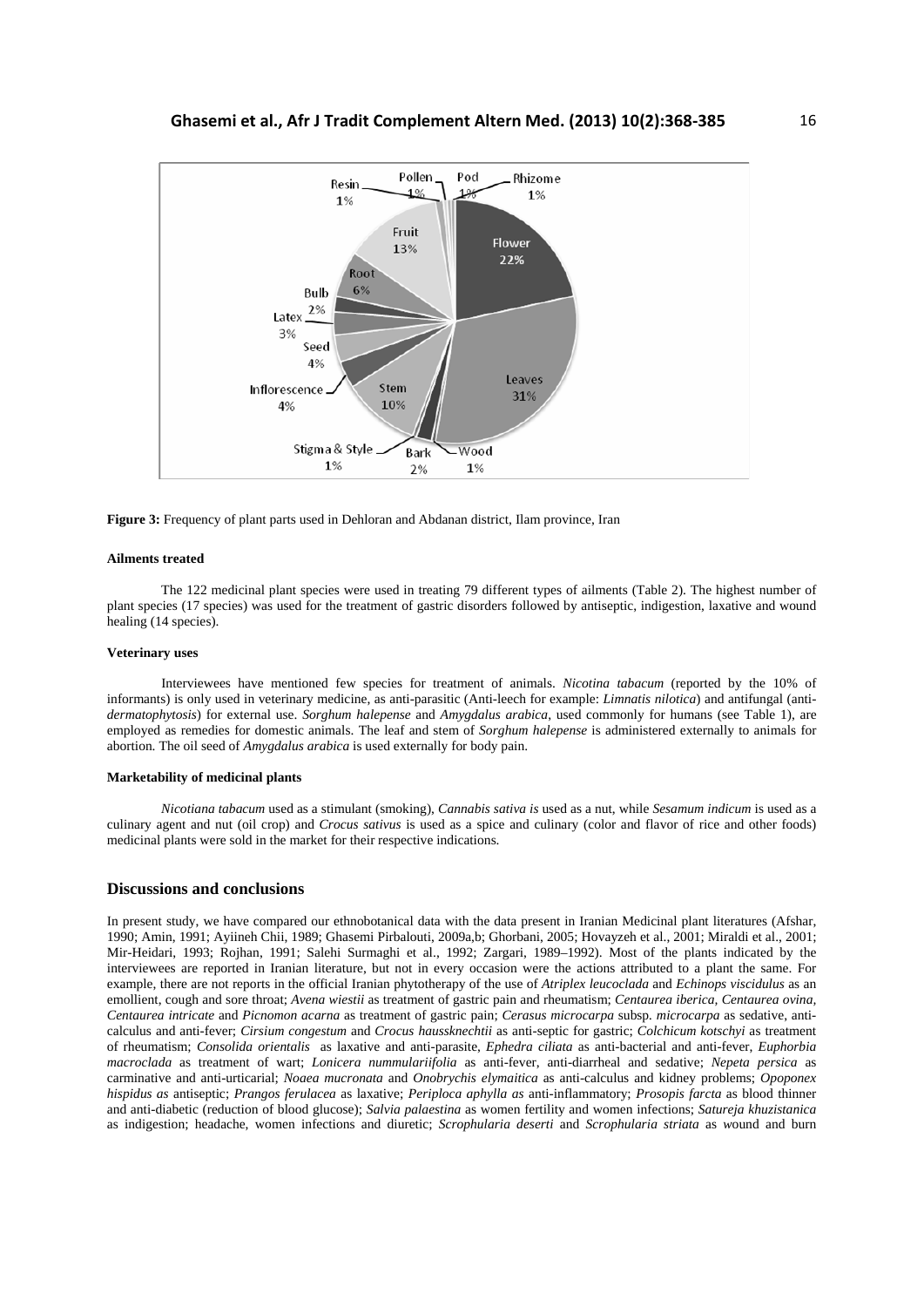healing; *Stipa capensis* as treatment of nerve system problems and gastric discords; *Tamarix ramosissima* as treatment of dermal discords, wound healing and sputum ; *Thymbra spicata* as treatment of cough, antibacterial and carminative; *Ulmus glabra* as treatment of heart discords and fertility discords; *Verbascum alepense* as anti-fever, dermal discords and wound healing; *Vitex pseudo-negundo* as increased milk; *Nicotiana tabacum* as treatment animal *(*Anti-leech and anti-*dermatophytosis*).



 **Figure 4:** Landscape of cover plants on rangelands in Ilam province, Iran

Our study contributed confirmed the ethnobotanical knowledge of Abdanan and Dehloran districts, filling a long overlooked gap. It once more remarked the relationship existing between plant diversity and the degree of ethnobotanical knowledge recorded. The former has been retained thanks to a long history of nature preservation in the study area. It is worth highlighting that we found some young people who still retain ethnobotanical knowledge or at least express interest towards traditional uses, so that they performed well as key informants. This clearly derives from the cultural and professional opportunities offered by living in a famous protected area where nature is still an important issue for local communities. However, even under these circumstances many uses have disappeared and some forgotten by otherwise experienced informants. We believe that cultural diversity should be seen in a broader sense as part of biodiversity of a region, especially where disentangling human influence and nature is virtually impossible. Traditional knowledge should therefore feature more often in the agendas of nature reserves besides biological richness as a value to preserve for the future. In general, the people of the study area still have a strong belief in the efficiency and success of medicinal plants. The results of our study reveal that some of the plant species do play an important role in the primary healthcare system of this tribal community.

## **Acknowledgment**

The authors are thanking the tribal people for providing information on the medicinal uses of plants.

#### **Appendix 1**

# 1. Date

- 2. Village
- 3. Informant name and surname
- 4. Age
- 5. Degree of education
- 6. Family origins
- 7. Which wild plants do you use to treat the different
- 8. How you have learned to recognize them? 9. Which plant parts do you use?
- 10. What is the vernacular name of these plants/part plants?
- 11. Can you describe the preparation of remedy in detail?
- 12. When should the medicine be taken and for how long?
- 13. Internal or external administration?
- 14. Where does this knowledge arrive from?

ailments?